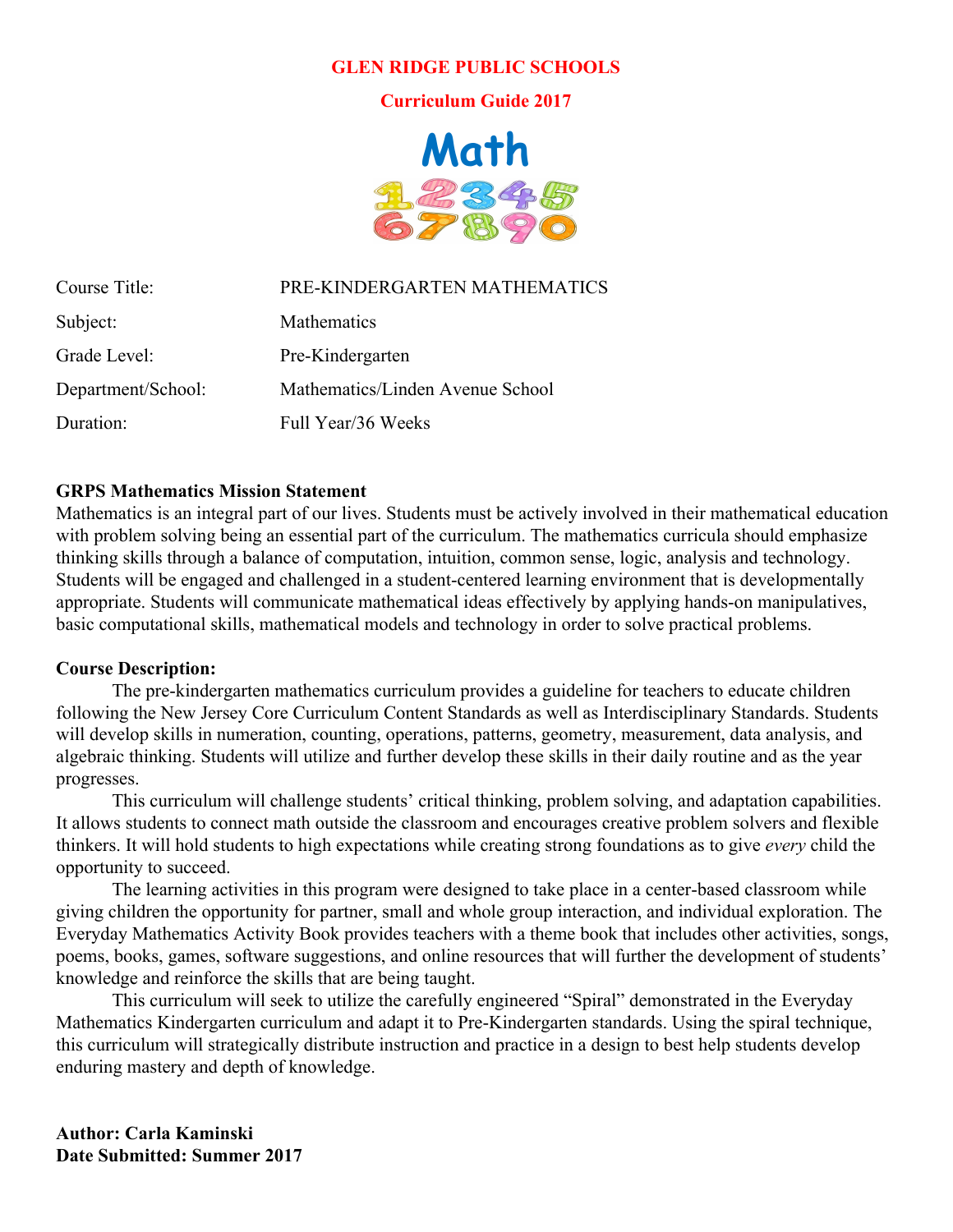# **Pre-Kindergarten Mathematics**

## **Unit 1:**

#### **Approximate Duration: September- October**

**Essential Questions:**

**How do we introduce mathematical routines into our daily schedule?**

**How can rote counting, rational counting, place value, notation, comparing and ordering numbers be used in everyday life?**

**Why are identifying numbers and quantities important?**

**What are descriptive words and why are they necessary in mathematics?**

**How are shapes used in our everyday environment?**

**What is the importance of collecting data?**

## **Upon completion of this unit students will be able to:**

- Recognize numbers  $0-5(1.1)$
- Understand the concept of zero  $(1.1)$
- Verbally count in sequence to  $10(1.1)$
- Count objects, pictures, sounds, and actions (1.1)
- Form groups of 0-10 objects  $(1.3)$
- Develop an awareness of numbers in their daily routine, everyday life  $(1.2)$
- Recognize and describe 2- dimensional geometric shapes  $(2.2)$
- Recognize basic shapes in their environment  $(2.2)$
- Use spatial reasoning  $(2.3)$
- $\bullet$  Put together basic puzzles  $(2.3)$
- Make block structures  $(2.3)$
- Identify a calendar and it's purpose (months of year/days of week) (1.2)
- Collect and represent data in various ways (i.e. weather, birthdays, etc.) (3.3)
- Have an understanding of how pictures and objects to represent data (3.3)
- Use technology to reinforce mathematical concepts  $(4.5)$

## **Interdisciplinary Standards (njcccs.org)**

**Standard 9.1- 21 st Century Life & Career Skills:** All students will demonstrate the creative, critical thinking, collaboration, and problem-solving skills needed to function successfully as both global citizens and workers in diverse ethnic and organizational cultures.

**Standard 9.3- Career Awareness, Exploration, and Preparation:** All students will apply knowledge about and engage in the process of career awareness, exploration, and preparation in order to navigate the globally competitive work environment of the information age.

**Standard 8.1- Computer and Information Literacy:** All students will use computer applications to gather and organize information and to solve problems.

**Standard 8.2 – Technology Education:** All students will develop an understanding of the nature and impact of technology, engineering, technological design, and the designed world as they relate to the individual, society, and the environment.

**Standard 6.3- Active Citizenship in the 21<sup>st</sup> Century:** All students will acquire the skills needed to be active, informed citizens who value diversity and promote cultural understanding by working collaboratively to address the challenges that are inherent in living in an interconnected world.

**Standard 5.1.A & 5.1.B- Science Practices:** All students will understand that science is both a body of knowledge and an evidence-based, model-building enterprise that continually extends, refines, and revises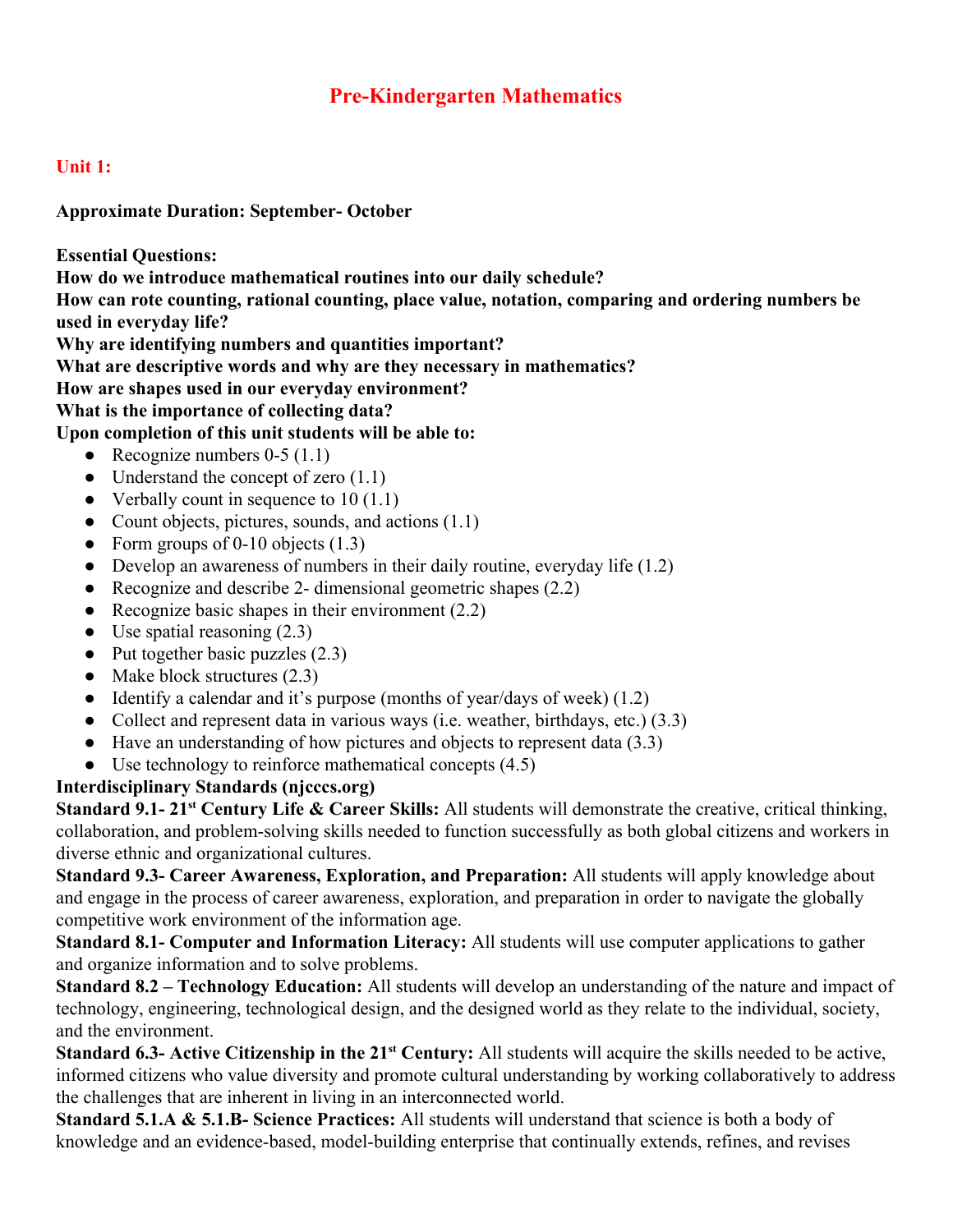knowledge. The four Science Practices strands encompass the knowledge and reasoning skills that students must acquire to be proficient in science.

- A. Use mathematical, physical, and computational tools to build conceptual-based or evidence-based models and to pose theories.
- B**.** Generate Scientific Evidence through Active Investigations**:** Students master the conceptual, mathematical, physical, and computational tools that need to be applied when constructing and evaluating claims.

# **Activities – include 21 st Century Technologies:**

- Consult curricular materials
- Online components
	- o Various SMARTboard lessons geared toward specific goal
	- o Math Seeds
- Morning Meeting
	- o Create a days in school growing number line
	- o Create a daily schedule and monthly calendar
	- o Create a weather and temperature chart for collecting and recording data
	- o In whole group students count together collecting data of attendance and determining how many students are absent

## ● **Everyday Math Teacher's guide to activities (large manual)**

- o **Art:**
	- Make ladybugs- count out spots
	- Sand art numbers
	- Use set number of craft sticks to create pictures
	- Dot pictures/numbers
	- Use sand, shaving cream, finger paint to create different shapes/numbers
	- Shape stamping (or can use vegetables to create shapes)
	- Make a face collage

## o **Games:**

- Match up numbers to dots
- Match Dominoes
- Build towers
- Bean bag counting game
- Sort shapes
- Shape concentration game

## o **Manipulatives:**

- Calendar
- Number line
- Tangrams
- Shape stencils

## o **Music and Movement:**

- Number walk
- Sing counting songs (ie. "Ants go marching" and "This Old Man)
- Count in funny ways
- Play the Dice Movement game
- Play hop scotch
- Floor shapes
- Go on a shape walk, explore shapes in school building and outside in nature
- Do the Hokey Pokey with shapes
- **Everyday Math Teacher's guide to pre-k manual (small manual)**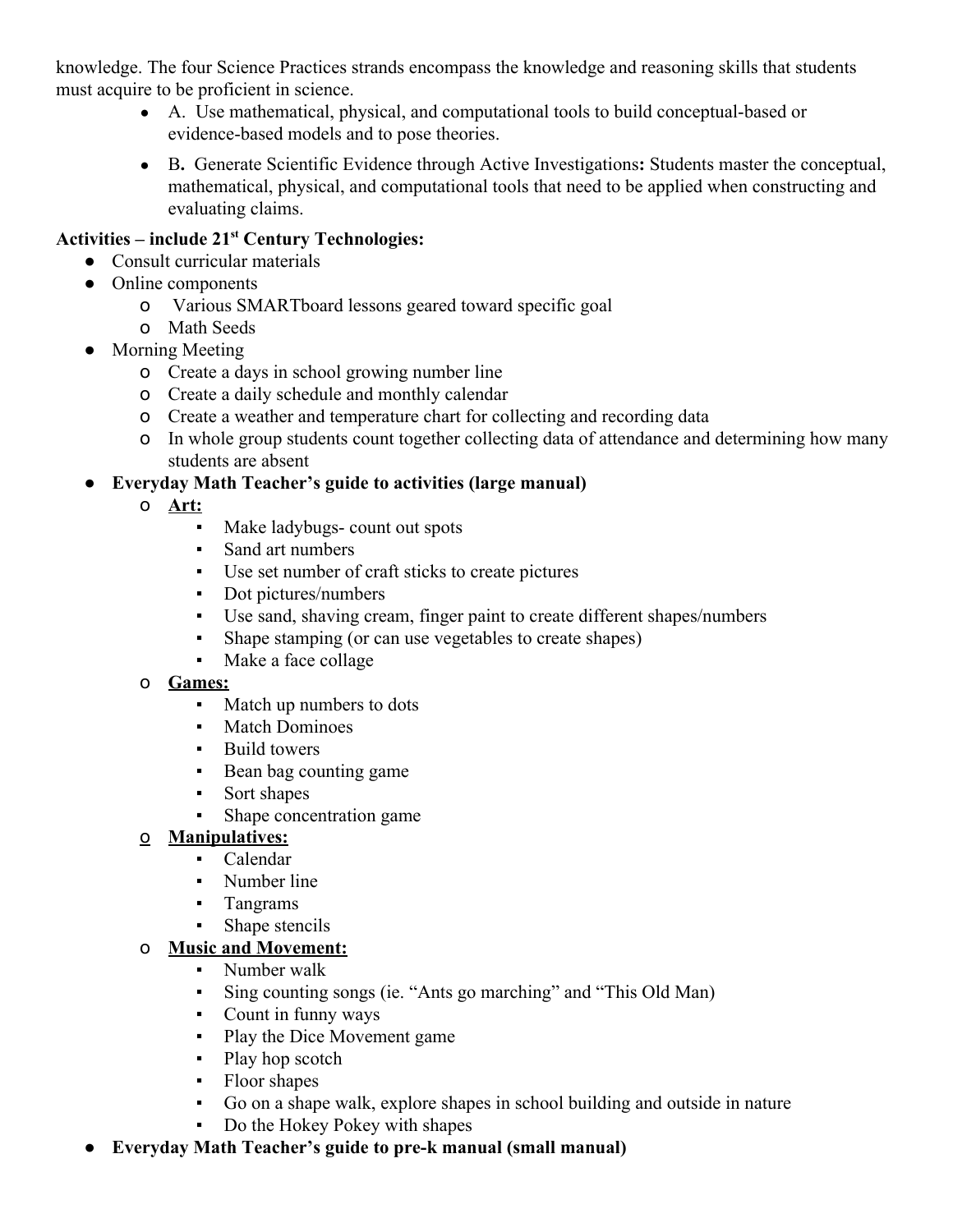- o Listen and count (pg. 24)
- o Spin number board game (pg.89)
- o Play "Simon Says" (pg. 23)
- o Egg carton counting (pg. 29)
- o Cut shapes (pg. 117)
- o Make shape animals (pg. 118)

## **Other Activities:**

- Create shape pictures using circles, squares, rectangles, triangles (i.e. make a garden)
- Use a spinner and count chips
- Use numbered toilet paper rolls and have children put correct number of pipe cleaners in each
- Numbered pipe cleaners- have children bead correct number onto pipe cleaner
- Use stencils to draw shapes
- Fingerprint shapes
- Use snack time for counting
- Use ropes or bodies to create various shapes
- Use numbers in daily routine: calendar, attendance, line up, lunch time, at centers
- Create a weather graph to keep track of monthly weather

## **Enrichment Activities**:

- Introduce 3-dimensional shapes, have students compare similarities between 2 and 3-dimensional shapes
- Create groups of larger numbers
- Classify objects by several categories
- Play games that involve simple addition of 1 digit numbers

## **Read Alouds:**

#### Counting:

*The Very Hungry Caterpillar* by Eric Carle *One Duck Stuck* by Phyllis Root *Ten Little Fish* by Audrey and Bruce Wood *One Fish Two Fish* by Dr. Seuss *Sunny Numbers* by Carol Crane *City by Numbers* by Stephen Johnson *Chicka Chicka 1,2,3* by Bill Martin *Fish Eyes: A Book You Can Count On* by Lois Ehlert

## Number Concepts:

*Ten Black Dots* by Donald Crews *10 Little Rubber Ducks* by Eric Carle Zin! Zin! Zin! A Violin by Lloyd Moss

## Operations:

*Quack and Little Count* by Keith Baker *Domino Addition* by Lynette Long *6 Sticks* by Molly Coxe *The Doorbell Rang* by Pat Hutchins

## Position and Spatial Relationships:

*The Secret Birthday Message* by Eric Carle *Oliver Finds His Way* by Phyllis Root *Is There a Monster Over There?* By Sally O. Lee *The Bernstein Bears: Inside, Outside, Upside Down* by Stan and Jan Berenstain

## **Methods of Assessments/Evaluation:**

- Everyday Math Assessment Book (daily/weekly/monthly)
- Smartboard lessons
- Thumbs up/Thumbs down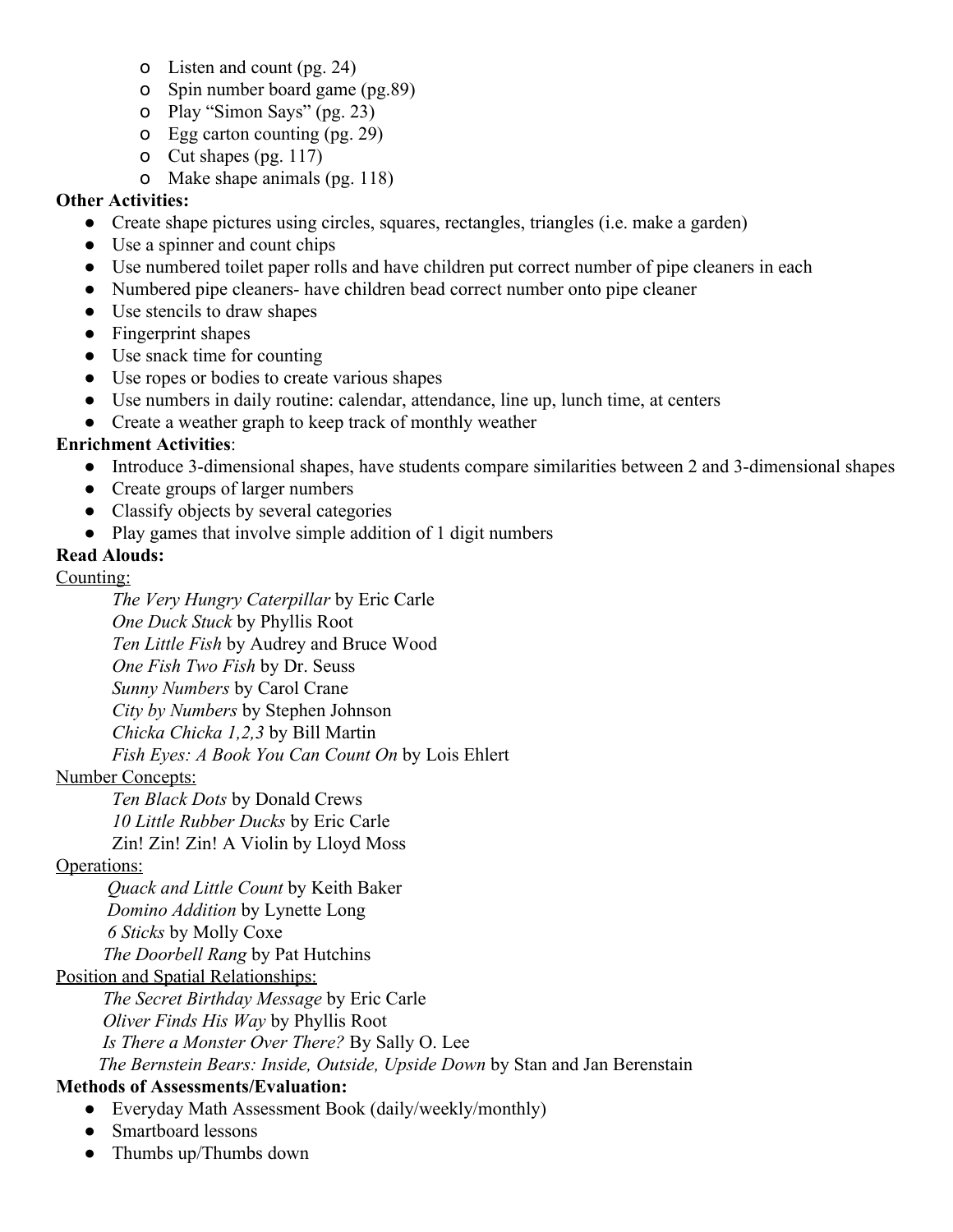- Find the mistake
- Anecdotal notes
- Class work
- Independent work
- Manipulatives
- Observation (Teacher in whole/small group, individual)
- Center activities
- Verbal Assessment
- Circle time discussions (review)
- Math games

#### **Resources/Including Online Resources**

- Glen Ridge Public Schools Curriculum Guide 2017
- Everyday Mathematics Program: Teacher's Guide to Activities- McGraw/Hill 2008
- Everyday Mathematics Program: Resources for Pre-Kindergarten Classroom
- Everyday Mathematics Program: Music CD
- Online resources
	- o Math Seeds
	- o Youtube
	- o [http://nlvm.usu.edu/en/nav/category\\_g\\_1\\_t\\_1.html](http://nlvm.usu.edu/en/nav/category_g_1_t_1.html)
	- o [www.pbskids.org](http://www.pbskids.org/)
	- o [http://blackboard.aacps.org/portal/tconnect/\\_elem/Math09/Prek/prekopal.htm](http://blackboard.aacps.org/portal/tconnect/_elem/Math09/Prek/prekopal.htm)
	- o [www.everythingpreschool.com](http://www.everythingpreschool.com/)
	- o [www.kidzone.ws](http://www.kidzone.ws/)
	- o [www.scholastic.com](http://www.scholastic.com/)
	- o [www.abcya.com](http://www.abcya.com/)
	- o [www.123child.com](http://www.123child.com/)
	- o [www.shepardssoftware.com](http://www.shepardssoftware.com/)
	- o [www.dltk.com](http://www.dltk.com/)

#### **Unit 2:**

#### **Approximate Duration: November-January**

**Essential Questions:**

- **Which activities will create students' understanding of the meaning, uses, and representation of numbers?**
- **Why is it important at this age to understand common numerical relations?**
- **What is the importance of pattern recognition?**
- **How can shapes be incorporated into counting, numbers, numeration, and operations?**
- **How do charts, tables, and graphs help interpret data?**

## **Upon completion of this unit students will be able to:**

- Recognize numbers from  $0-10(1.1)$
- Count in sequence to  $20(1.1)$
- Begin to understand "counting down" and counting backwards as well as simple addition  $(1.1)$
- Know that the last number tells "how many"  $(1.1)$
- Arrange groups of numbers in one-to-one correspondence (1.4)
- Recognize and use different ways to represent numbers (i.e. stickers, bocks, cars, dots)  $(1.3)$
- Recognize groups of objects (up to 5) without counting  $(1.4)$
- Recognize and describe the position and location of objects  $(2.1)$
- Use positional words (i.e. in, under, between, and down)  $(2.1)$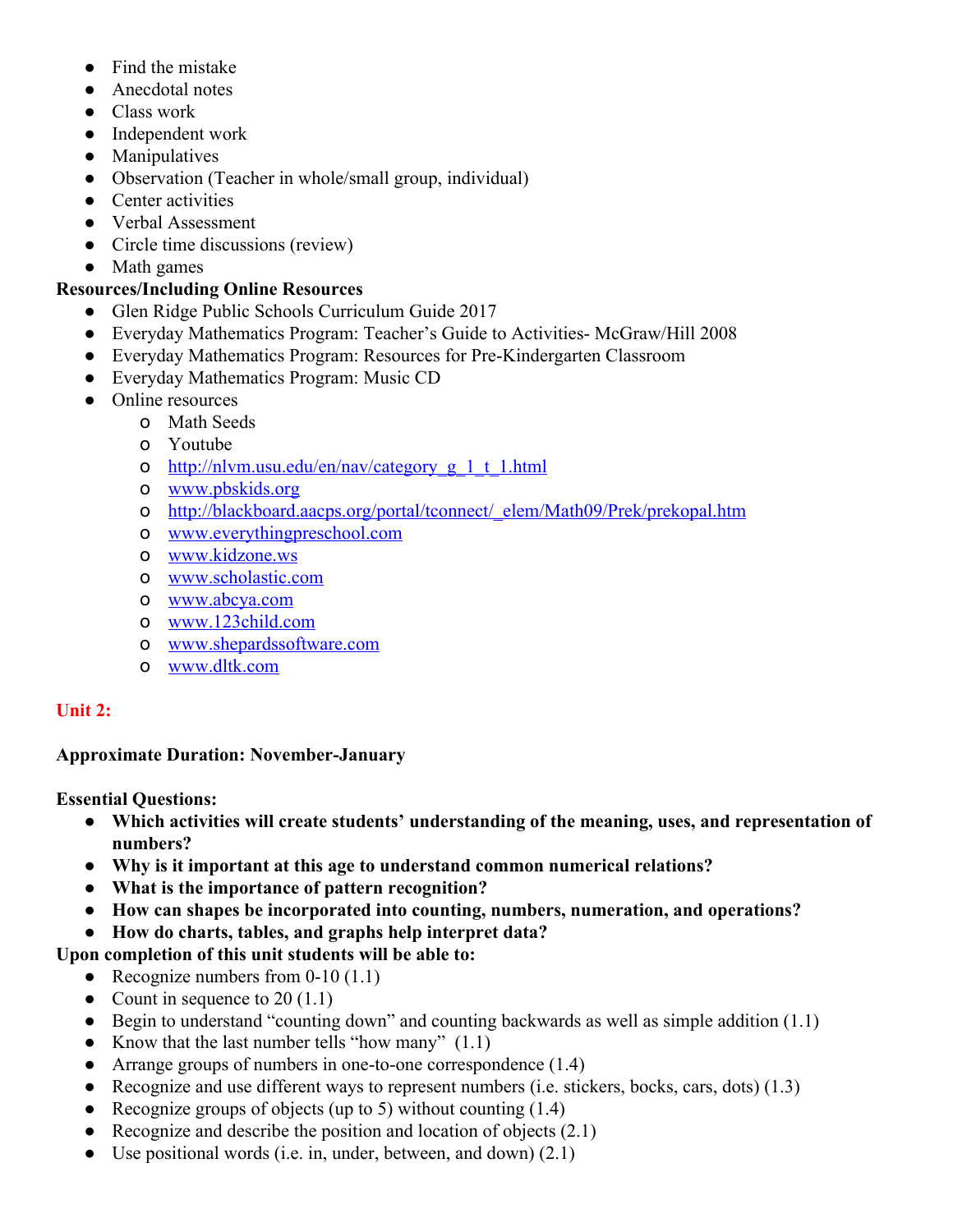- Order groups of objects using the words more, less, fewer, and same  $(1.3)$
- $\bullet$  Identify and describe similarities and differences in objects (3.4)
- Understand patterns  $(3.1)$
- Recognize attributes of objects  $(3.1)$
- Sort objects according to attributes (3.4)
- Read graphs  $(3.3)$
- Compare objects according to their size, length weight, and capacity  $(2.8)$
- Understand the concept of volume  $(2.8)$
- Know the difference between float and sink  $(4.1)$
- Recognize slow vs fast (and other opposites)  $(2.8)$
- Discuss, listen, and ask questions during activities (4.3)
- Recognize coins by size and color  $(3.4)$

## **Upon completion of this unit students will have practiced and mastered:**

- Recognizing numbers  $0-5(1.1)$
- Understanding the concept of zero  $(1.1)$
- Verbally counting in sequence to  $10(1.1)$
- Counting objects, pictures, sounds, and actions  $(1.1)$
- Forming groups of 0-10 objects  $(1.3)$
- Develop an awareness of numbers in their daily routine, everyday life  $(1.2)$
- Recognizing and describing 2- dimensional geometric shapes  $(2.2)$
- Recognizing basic shapes in their environment  $(2.2)$
- $\bullet$  Using spatial reasoning  $(2.3)$
- Putting together basic puzzles  $(2.3)$
- Making block structures  $(2.3)$
- Identifying a calendar and it's purpose (months of year/days of week)  $(1.2)$
- Collecting and representing data in various ways (i.e. weather, birthdays, etc.) (3.3)
- Having an understanding of how pictures and objects to represent data (3.3)
- Using technology to reinforce mathematical concepts  $(4.5)$

## **Interdisciplinary Standards (njcccs.org)**

**9.1- 21 st Century Life & Career Skills:** All students will demonstrate the creative, critical thinking, collaboration, and problem-solving skills needed to function successfully as both global citizens and workers in diverse ethnic and organizational cultures.

**8.1 Computer and Information Literacy:** All students will use computer applications to gather and organize information and to solve problems.

**6.3 Active Citizenship in the 21 st Century:** All students will acquire the skills needed to be active, informed citizens who value diversity and promote cultural understanding by working collaboratively to address the challenges that are inherent in living in an interconnected world.

**5.1.A & 5.1.B Science Practices:** All students will understand that science is both a body of knowledge and an evidence-based, model-building enterprise that continually extends, refines, and revises knowledge. The four Science Practices strands encompass the knowledge and reasoning skills that students must acquire to be proficient in science.

- A. Use mathematical, physical, and computational tools to build conceptual-based or evidence-based models and to pose theories.
- B**.** Generate Scientific Evidence through Active Investigations**:** Students master the conceptual, mathematical, physical, and computational tools that need to be applied when constructing and evaluating claims.

# **Activities – include 21 st Century Technologies:**

- Consult curricular materials
- Online components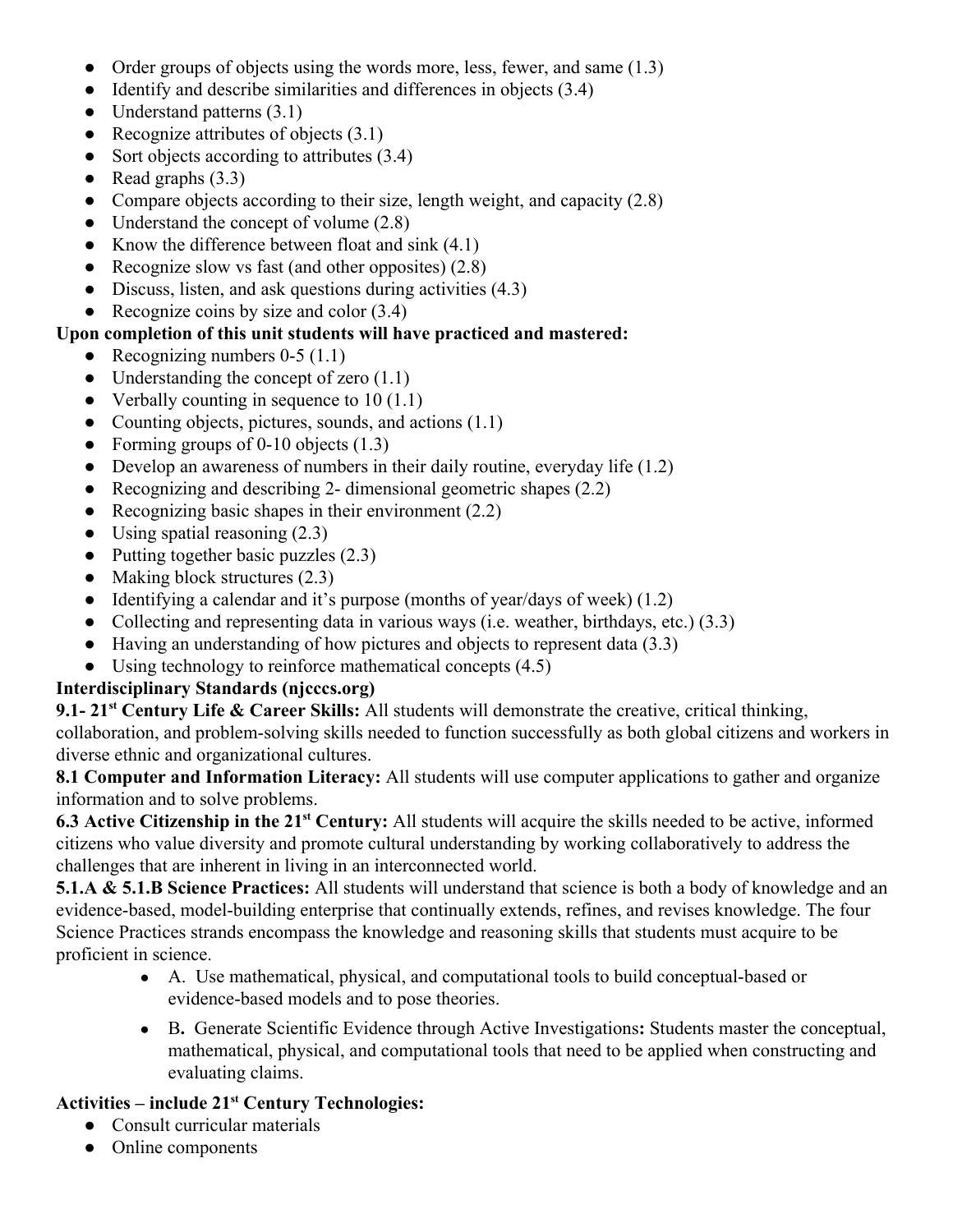- o Various SMARTboard lessons geared toward specific goal
- o SMARTexchange.com

## ● **Everyday Math Teacher's guide to activities (large manual)**

- o **Art:**
	- Making caterpillars
	- **•** Pattern block pictures
	- Dot pictures
	- Creating number books/number shapes
	- Create leaf patterns
	- Make color patterns with paint, dots, or use manipulatives (i.e. bears)
	- Number patterns (i.e. 2 pom poms, 1 ribbon, etc.)

## o **Games:**

- Dice games where children roll dice and have to count out various objects (create groups)
- Matching games with number cards
- **•** Mystery socks- put several of the same object in the sock and try to guess by feeling how many is in it
- More or less game
- Bingo
- **.** Have an attribute match
- Play "Officer Officer"
- $\blacksquare$  Play a matching coin game

## o **Manipulatives:**

- **•** Dominoes
- Go fish number cards
- **•** Pattern blocks
- Coins

## o **Literacy:**

- Count backwards from 5 to 0 while singing "There were five little bears"
- Count backwards from 5 to 0 while counting "Five little monkeys"
- Go on a number walk- explore numbers in their environment/school
- Sing and dance to animals on parade

## o **Music and Movement:**

- Rhythmic counting/counting patterns (i.e. 1,2 clap..3,4 clap)
- Movement patterns
- Child patterns/sort children by attributes
- Counting songs to 10 (ie. Ants go marching)
- Freeze dance and count
- Play the dice movement game
- Lead children through an obstacle course
- Sing "Oh where oh where has my little dog gone"

## ● **Everyday Math Teacher's guide to pre-k manual (small manual)**

- o Touch and feel number cards (pg. 80)
- o Finger show game, grab game, tissue collages (show more and less) (pg.  $81 & 82$ , pg. 19)
- o Quick count (pg. 50)
- o Five of everything collage (pg. 48)
- o Read my mind (pg. 136)
- o Find the block (pg. 106)
- o Patterns with craft sticks (pg. 86)
- o Red and not red (pg. 33)
- o Patterns in a rhyme (pg. 16)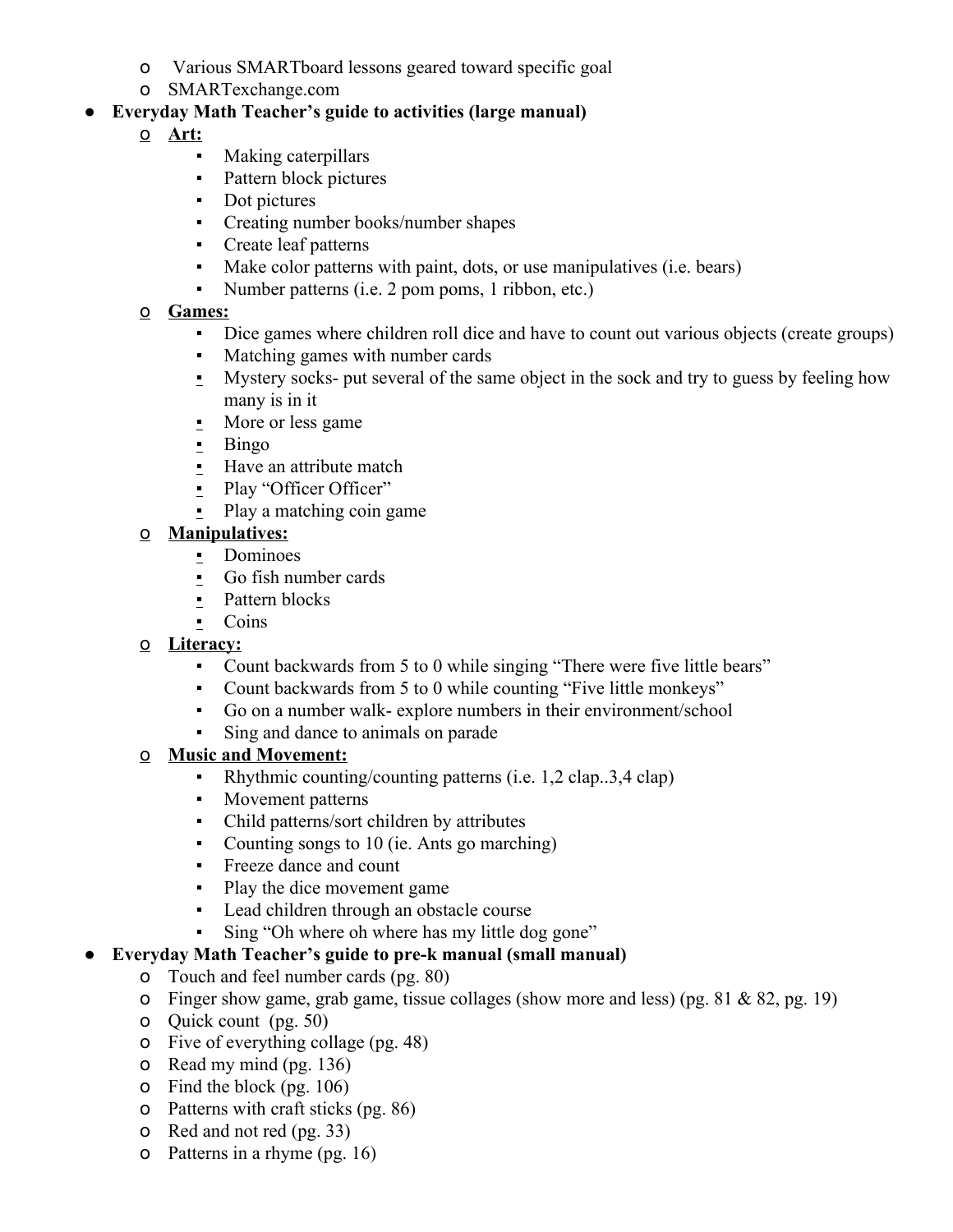## o Three object patterns (pg. 151)

#### **Other Activities:**

- Use small snacks by eating to count and develop an awareness of addition and subtraction
- Make a number line with the number of days in school, days in a week, etc.
- Have children make pictures in corresponding number boxes (i.e 3 butterflies in box 3, 1 apple in box 1, etc.)
- Count from 1 to 20 in various languages (point to number on number line)
- Encourage verbal communication of numbers (how many buttons, who has more blocks, how many, how many do you have if you give one to me)
- Have students stamp corresponding dots to corresponding numbers (1 dot on number 1 and so on)
- Stringing or beading
- Number punching
- Sort pasta
- Make pasta patterns/pattern macaroni necklaces
- Sort coins into egg cartons or muffin tins
- Introduce weaving to children to generate patterns

#### **Enrichment Activities**:

- Challenge students with stamping higher numbers, 2 digit for example
- Have students match the numerical number with the written number (Lady Bug game)
- Grouping by 2s, 5s, 10s and counting up to  $100$
- Create challenging number patterns

#### **Methods of Assessments/Evaluation:**

- Student Growth Objective Assessment
- Smartboard lessons
- Thumbs up/Thumbs down
- Find the mistake
- Dry erase/White boards
- Anecdotal notes
- Weekly assessments
- Rubrics
- Class work
- Independent work
- Manipulative
- Observation (Teacher in whole/small group, individual)
- Center activities
- Verbal Assessment
- Circle time discussions
- Math games
- Games involves movement
- Revisit Essential Questions
- 3\*2\*1 (3-Learned, 2-Unsure, 1-I want to learn more about)

## **Resources/Including Online Resources**

- Glen Ridge Public Schools Curriculum Guide 2017
- Everyday Mathematics Program: Teacher's Guide to Activities- McGraw/Hill 2008
- Everyday Mathematics Program: Resources for Pre-Kindergarten Classroom
- Everyday Mathematics Program: Music CD
- Online resources
	- o Math Seeds
	- o Youtube
	- o [http://nlvm.usu.edu/en/nav/category\\_g\\_1\\_t\\_1.html](http://nlvm.usu.edu/en/nav/category_g_1_t_1.html)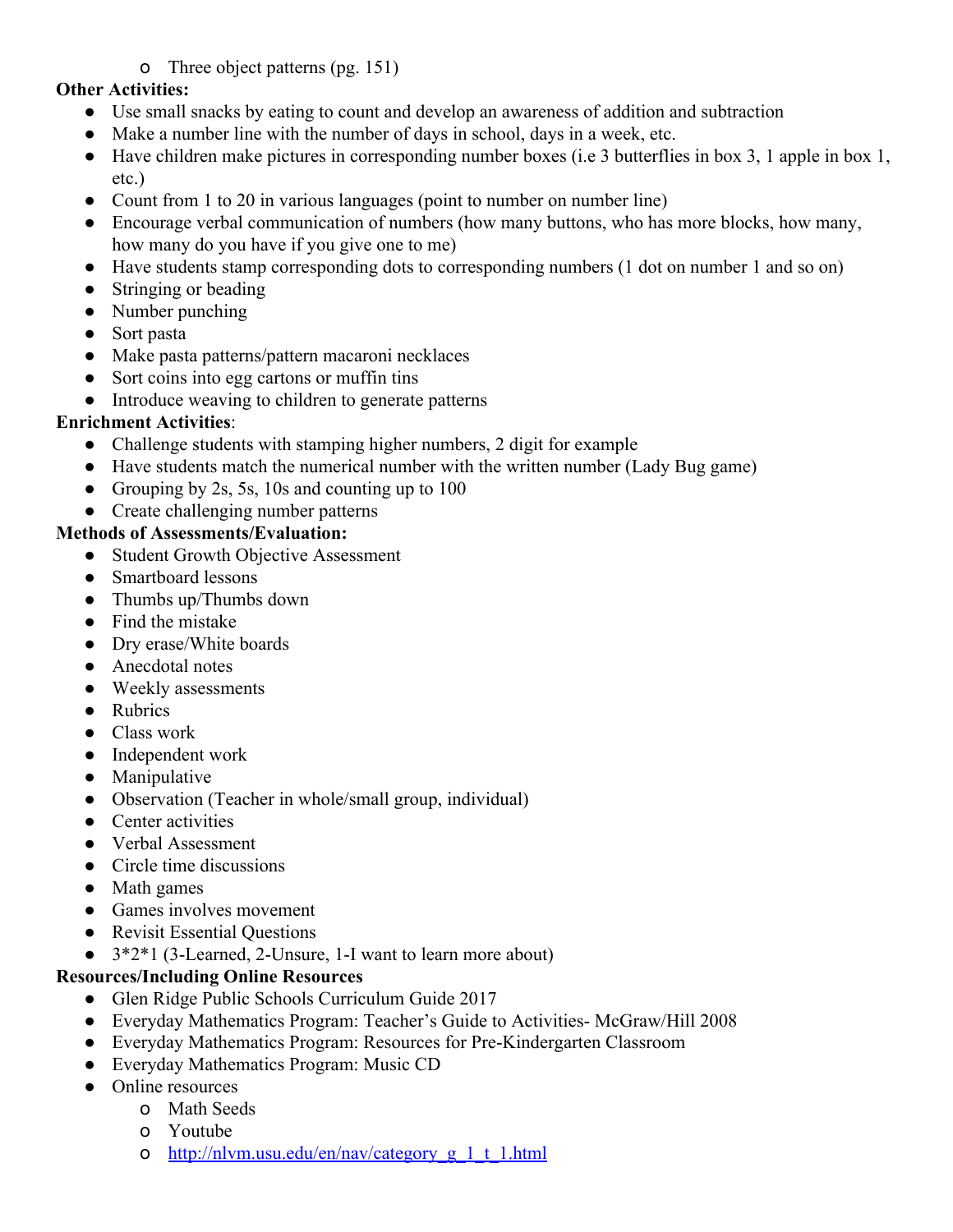- o [www.pbskids.org](http://www.pbskids.org/)
- o [http://blackboard.aacps.org/portal/tconnect/\\_elem/Math09/Prek/prekopal.htm](http://blackboard.aacps.org/portal/tconnect/_elem/Math09/Prek/prekopal.htm)
- o [www.everythingpreschool.com](http://www.everythingpreschool.com/)
- o [www.kidzone.ws](http://www.kidzone.ws/)
- o [www.scholastic.com](http://www.scholastic.com/)
- o [www.abcya.com](http://www.abcya.com/)
- o [www.123child.com](http://www.123child.com/)
- o [www.shepardssoftware.com](http://www.shepardssoftware.com/)
- o [www.dltk.com](http://www.dltk.com/)

## **Unit 3:**

#### **Approximate Duration: February-April**

#### **Essential Questions:**

- **In which ways can everyday objects be used, for children to understand operations?**
- **How can creating number stories propel critical thinking?**
- **How can geometry be used in problem solving?**
- **What are various measurement systems and how are they used in everyday life?**
- **Why is it important to understand various measuring devices and how to use them?**

## **Upon completion of this unit students will be able to:**

- Develop a concept of counting numbers through to  $30(1.1)$
- Develop their counting flexibility, count backwards, count by 5s, 10s, etc., with the help of a number line (1.1)
- Understand ordinals including first and last  $(1-5)$   $(1.1)$
- Become aware of other symbols in their environment (ie. Street signs, room numbers, etc.) (1.2)
- Compare larger groups of objects using more, less, same (1.3)
- Spontaneously count on their own (up to 20)  $(1.4)$
- Recognize and determine a number of objects without counting them  $(1.4)$
- Recognize patterns in their environment  $(3.1)$
- Use rules to create and extend repeating patterns (3.4)
- Further their knowledge of addition and subtraction by putting objects together or taking some away (1.5)
- Distinguish and describe objects according to various attributes (2.8)
- Identify and describe 3-dimensional shapes (2.4)
- $\bullet$  Use shapes to make patters, designs, and pictures (2.6)
- Sequence events in time  $(2.9)$
- $\bullet$  Use vocabulary such as length, weight, capacity, or volume (2.8)
- Classify objects by terms light and heavy using a rocker balance (2.7)
- Develop an awareness of quantities  $(1.3)$
- Use measuring cups to measure ingredients  $(2.7)$
- Become familiar with standard measuring tools  $(2.7)$
- Understand how to use measuring devices (i.e. Cups for liquid, tape for length, etc).  $(2.7)$
- Understand the concept of symmetry  $(2.4)$

## **Upon completion of this unit students will have practiced and mastered:**

- Recognizing numbers from  $0-10(1.1)$
- Counting in sequence to  $20(1.1)$
- Beginning to understand "counting down" and counting backwards as well as simple addition  $(1.1)$
- Knowing that the last number tells "how many" (1.1)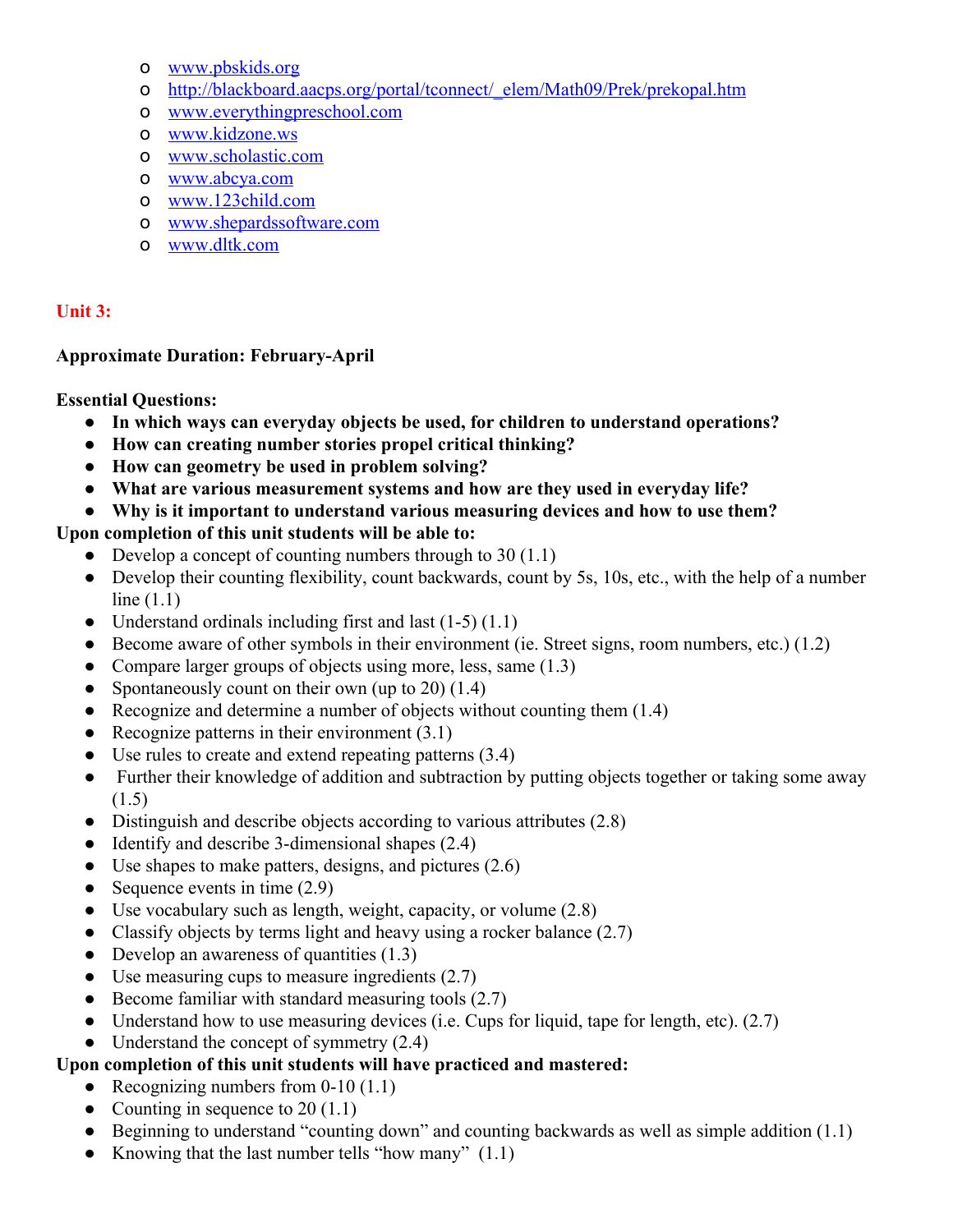- Arranging groups of numbers in one-to-one correspondence (1.4)
- Recognizing and using different ways to represent numbers (i.e. stickers, bocks, cars, dots)  $(1.3)$
- Recognizing groups of objects (up to 5) without counting  $(1.4)$
- Recognizing and describing the position and location of objects  $(2.1)$
- Using positional words (i.e. in, under, between, and down)  $(2.1)$
- Ordering groups of objects using the words more, less, fewer, and same  $(1.3)$
- Identifying and describing similarities and differences in objects (3.4)
- Understanding patterns  $(3.1)$
- Recognizing attributes of objects  $(3.1)$
- Sorting objects according to attributes (3.4)
- Reading graphs  $(3.3)$
- Comparing objects according to their size, length weight, and capacity  $(2.8)$
- Understanding the concept of volume  $(2.8)$
- Knowing the difference between float and sink  $(4.1)$
- Recognizing slow vs fast (and other opposites)  $(2.8)$
- Discussing, listening, and asking questions during activities (4.3)
- Recognizing coins by size and color  $(3.4)$

## **Interdisciplinary Standards (njcccs.org)**

**9.1- 21 st Century Life & Career Skills:** All students will demonstrate the creative, critical thinking, collaboration, and problem-solving skills needed to function successfully as both global citizens and workers in diverse ethnic and organizational cultures.

**8.1 Computer and Information Literacy:** All students will use computer applications to gather and organize information and to solve problems.

**6.3 Active Citizenship in the 21 st Century:** All students will acquire the skills needed to be active, informed citizens who value diversity and promote cultural understanding by working collaboratively to address the challenges that are inherent in living in an interconnected world.

**5.1.A & 5.1.B Science Practices:** All students will understand that science is both a body of knowledge and an evidence-based, model-building enterprise that continually extends, refines, and revises knowledge. The four Science Practices strands encompass the knowledge and reasoning skills that students must acquire to be proficient in science.

- A. Use mathematical, physical, and computational tools to build conceptual-based or evidence-based models and to pose theories.
- B**.** Generate Scientific Evidence through Active Investigations**:** Students master the conceptual, mathematical, physical, and computational tools that need to be applied when constructing and evaluating claims.

# **Activities – include 21 st Century Technologies:**

- Consult curricular materials
- Online components
	- o Various SMARTboard lessons geared toward specific goal
	- o SMARTexchange.com
- **Everyday Math Teacher's guide to activities (large manual)**
	- o **Art:**
		- $\blacksquare$  Make collages with different materials that equal a total (ie. 3 pom poms and 3 ribbons = 6)
		- Order pictures (sequence)  $1^{st}$ ,  $2^{nd}$ ,  $3^{rd}$ , last, etc.
		- Make 3-D shapes with clay, model magic, or play dough
		- **•** Symmetry with paint/mirror images
	- o **Games:**
		- Play "One more elephant" game, may be done with different objects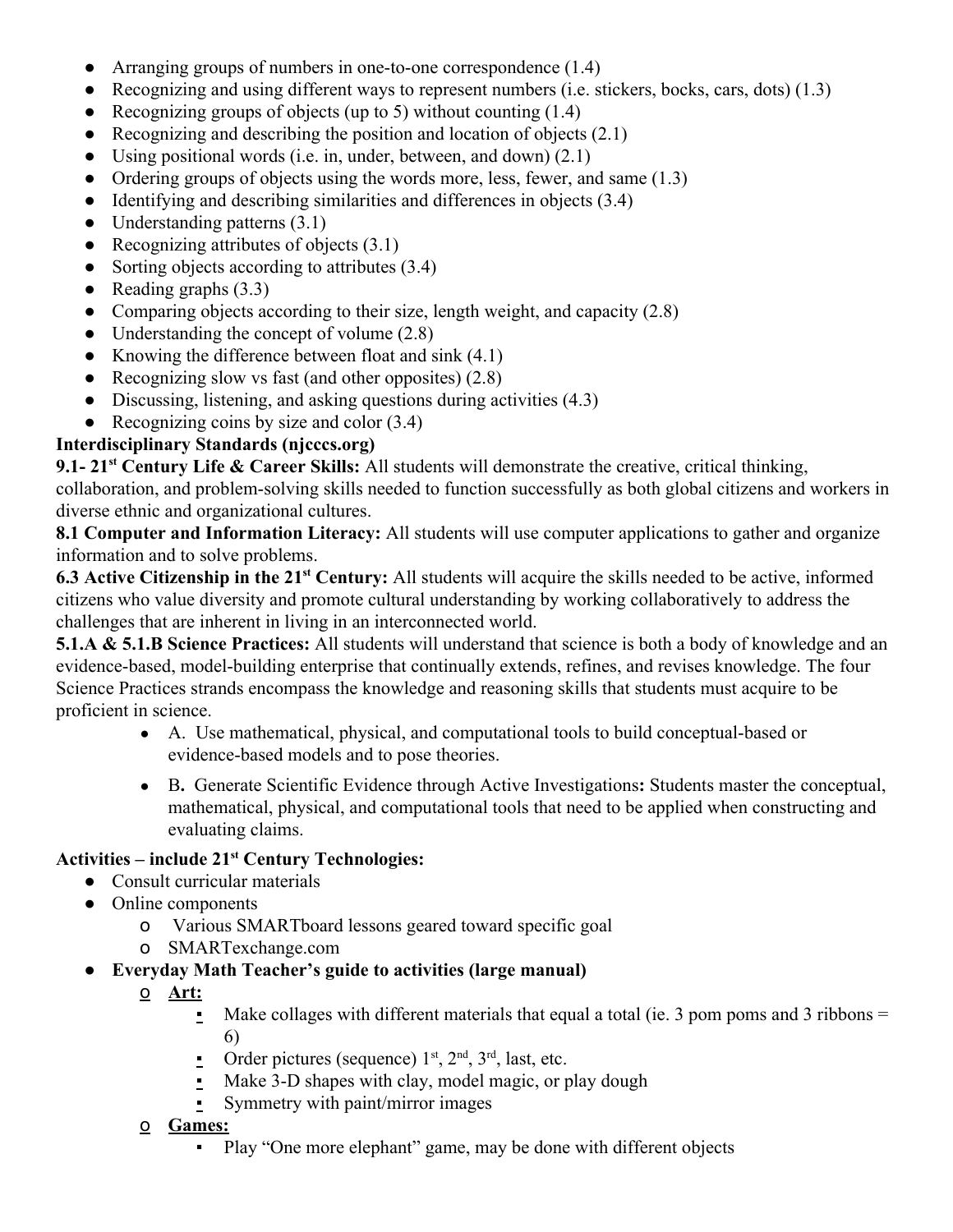- Play "Mystery change game" with counters and a "screen"
- Play "How many more" game with objects and dice
- Use 3-D shapes to play "shapes by feel"
- Make a shape design to match partners design using attribute blocks

## o **Manipulatives:**

- Bears
- **•** Base blocks
- Any small objects that can be easily used for counting
- **•** Attribute blocks

## o **Literacy:**

- Read "Blueberries for Sal" by Robert McCloskey
- Read "The Mitten" have children predict what will happen, keep track of the animals
- o **Music and Movement:**
	- Sing "Five Little Monkeys" and other take away songs
	- Sing "One more elephant"
	- Do the "hokey pokey" using 3-D shapes

## ● **Everyday Math Teacher's guide to pre-k manual (small manual)**

- o Three Finger Hand prints (pg. 92)
- o Play "One More" stories (pg. 94)
- o Play "Two Handed Adding Game" (pg. 157)
- o Play "Joining Objects" (pg. 161)
- o Play "Make 5" card game (pg. 162)
- o Play "Hidden Treasure" by taking away beads or jewels (pg. 167)
- o Build a cube (pg. 184)
- o Pattern block puzzles (pg. 132)
- o Folding squares (pg.116)
- o Building cylinder towers/cubes (pg. 101)
- o Hexagon cakes (pg. 46)

## ● **Other Activities:**

- o Use base blocks for counting, adding, and subtracting
- o Make color patterns, 4 blue dots and 5 red dots equal 9 dots
- o Use a "Feely" bag or box so children can count objects without looking
- o At snack time, have different snacks and have children count out to make a sum (ie. Count 3 blueberries and 4 blackberries, that equals 7 berries)
- o Use subtraction at snack time- take away
- o Play the counting game "Five Hungry Frogs"
- o Play matching games with coins or cards
- o Make touch and feel number cards- use completed products to practice addition (card with 2, and card with 4, you get 6 pieces)
- o Adding gumballs
- o Dice addition game
- o Combine shapes to make a design
- o Have students sort objects into groups of designated numbers…ask which group has more, less, same, etc.
- o Have children match numerical number numbers to written ones

## **Enrichment Activities**:

- Play card matching games with two digit (numbers) cards
- Regular Bingo (larger numbers)
- Have children act out number stories
- Have children use manipulatives to create larger part-whole relationships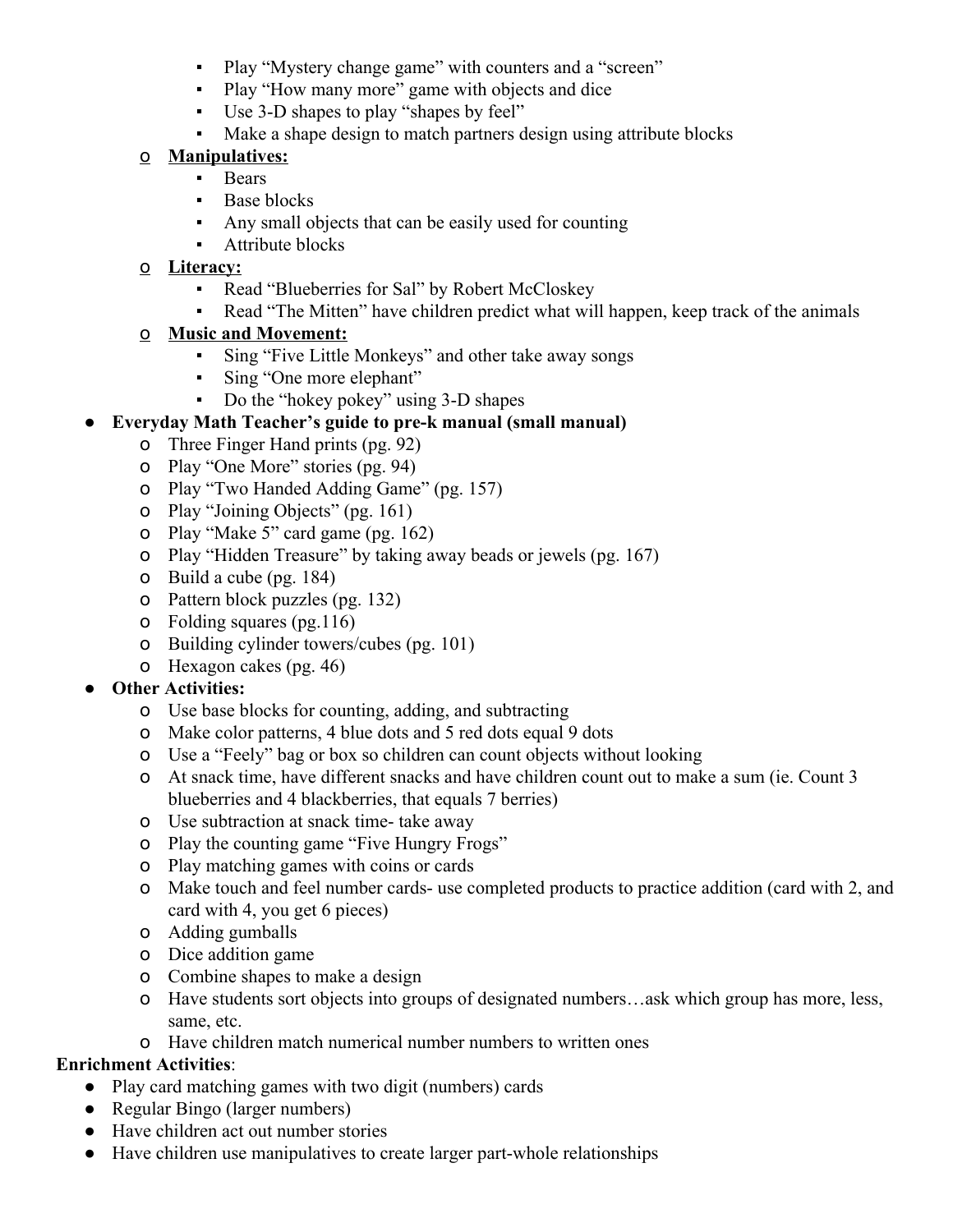## **Read Alouds:**

Patterns:

*Rosie's Walk* by Pat Hutchins

*My Little Sister Ate One Hare* by Bill Grossman

*This is the House that Jack Built* by Simms Taback

*I Know an Old Lady who Swallowed a Fly* by Stephen Gulbis

*The Pot That Juan Built* by Nancy Andrews Goebel

*If You Give A Mouse A Cookie* by Laure Joffe Numeroff

*Is Your Mama A Llama?* By Deborah Guarino

*Miss Polly Has A Dolly* by Pamela Duncan Edwards

*The Seals on the Bus* by Lenny Hort

*To Market, To Market* by Anne Miranda

*Who Took the Cookies from the Cookie Jar?* By Bonnie Lass

*I Went Walking* by Sue Williams

## Sorting:

*The Button Box* by Margarette S. Reid *Sorting* by Henry Pluckrose *Sorting* by Lynne Peppas *Sorting Toys* by Jennifer L. Marks *I Spy* Books by Jean Marzollo

## **Methods of Assessments/Evaluation:**

- Student Growth Objective Assessment
- Smartboard lessons
- Thumbs up/Thumbs down
- Dry erase/White boards
- Anecdotal notes
- Weekly assessments
- Class work
- Independent work
- Manipulatives
- Rubrics
- Observation (Teacher in whole/small group, individual)
- Center activities
- Verbal Assessment
- Circle time discussions
- Math games
- Oral exit slip
- 3\*2\*1 (3-Learned, 2-Unsure, 1-I want to learn more about)

## **Resources/Including Online Resources**

- Glen Ridge Public Schools Curriculum Guide 2017
- Everyday Mathematics Program: Teacher's Guide to Activities- McGraw/Hill 2008
- Everyday Mathematics Program: Resources for Pre-Kindergarten Classroom
- Everyday Mathematics Program: Music CD
- Online resources
	- o Math Seeds
	- o Youtube
	- o [http://nlvm.usu.edu/en/nav/category\\_g\\_1\\_t\\_1.html](http://nlvm.usu.edu/en/nav/category_g_1_t_1.html)
	- o [www.pbskids.org](http://www.pbskids.org/)
	- o [http://blackboard.aacps.org/portal/tconnect/\\_elem/Math09/Prek/prekopal.htm](http://blackboard.aacps.org/portal/tconnect/_elem/Math09/Prek/prekopal.htm)
	- o [www.everythingpreschool.com](http://www.everythingpreschool.com/)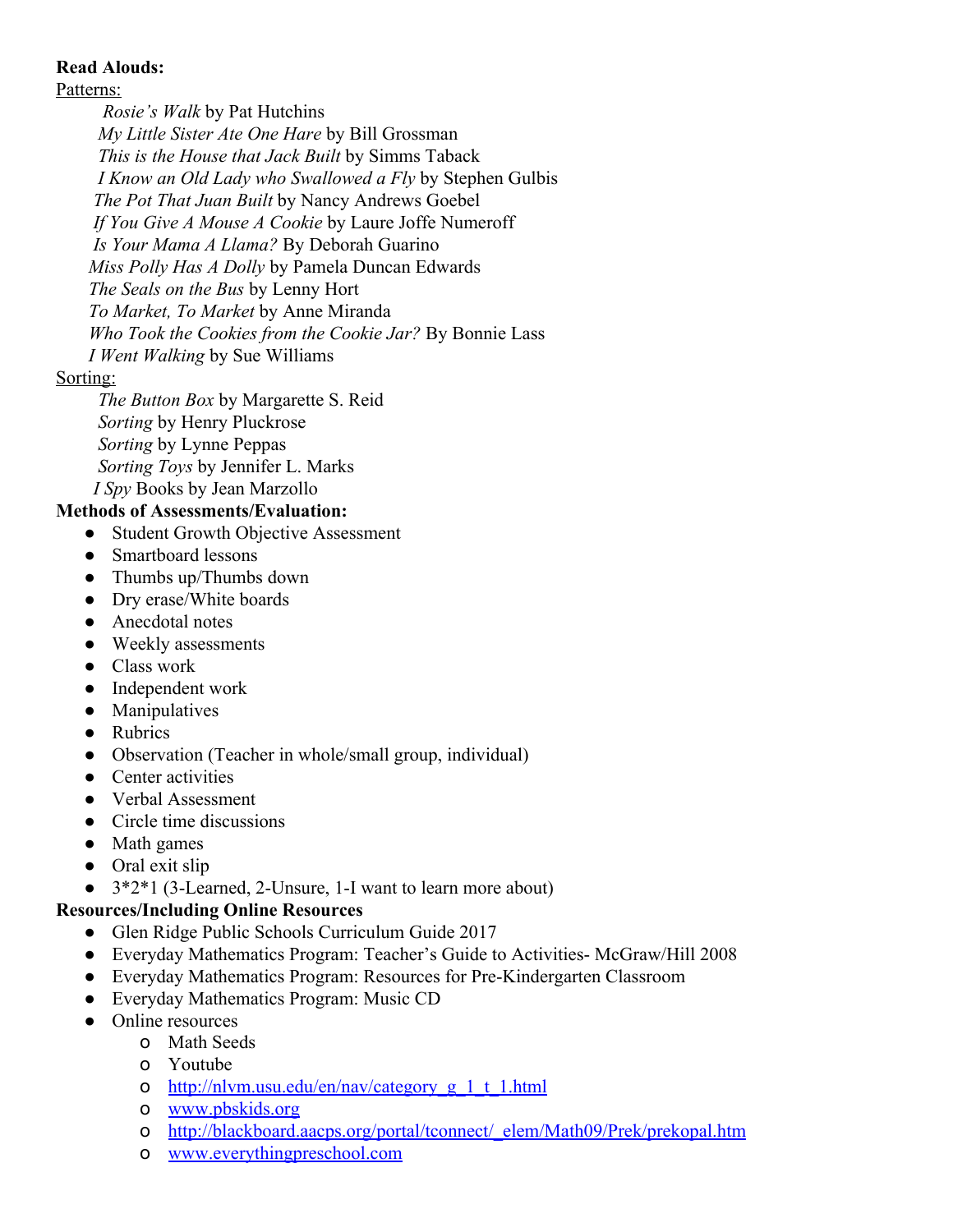- o [www.kidzone.ws](http://www.kidzone.ws/)
- o [www.scholastic.com](http://www.scholastic.com/)
- o [www.abcya.com](http://www.abcya.com/)
- o [www.123child.com](http://www.123child.com/)
- o [www.shepardssoftware.com](http://www.shepardssoftware.com/)
- o [www.dltk.com](http://www.dltk.com/)

## **Unit 4:**

## **April-May**

## **Essential Questions:**

- **Why is it important to be able to recognize written numbers?**
- **What is the importance of knowing when to use addition and subtraction in real life situations?**
- **Why is it important to visually differentiate between geometric shapes?**
- **In what ways are objects that are used as non-standard measuring devices useful?**
- **Why is the meaning of symmetrical and why is it important to recognize symmetry in the your environment?**

## **Upon completion of this unit students will be able to:**

- Count in sequence to  $50(1.1)$
- Recognize written numerals and name them (one digit and possibly beyond) (1.2)
- Write numerals up to  $10(1.2)$
- Identify and describe similarities between 2 and 3-dimensional shapes (2.4)
- Further their understanding of "part-whole" relationships (1.5)
- Further their understanding of addition and subtraction using concrete objects  $(1.5)$
- Use addition and subtraction spontaneously in daily routine  $(1.5)$
- Solve and create their own number stories (1.5)
- Recognize symmetry in their environment and create symmetrical artwork  $(2.5)$
- Compare and sort 2-dimensional and 3-dimensional geometric shapes (2.4)
- Use non-standard objects for measurement  $(2.7)$
- Order objects according to height, weight, and length (2.8)

## **Upon completion of this unit students will have practiced and mastered:**

- Developing a concept of counting numbers through to  $30(1.1)$
- Developing their counting flexibility, count backwards, count by 5s, 10s, etc., with the help of a number line (1.1)
- Understanding ordinals including first and last  $(1-5)$   $(1.1)$
- Becoming aware of other symbols in their environment (ie. Street signs, room numbers, etc.) (1.2)
- Comparing larger groups of objects using more, less, same (1.3)
- Spontaneously counting on their own (up to 20)  $(1.4)$
- Recognizing and determining a number of objects without counting them  $(1.4)$
- Recognizing patterns in their environment  $(3.1)$
- Using rules to create and extend repeating patterns (3.4)
- Furthering their knowledge of addition and subtraction by putting objects together or taking some away (1.5)
- Distinguishing and describing objects according to various attributes (2.8)
- Identifying and describing 3-dimensional shapes  $(2.4)$
- $\bullet$  Using shapes to make patters, designs, and pictures (2.6)
- Sequencing events in time  $(2.9)$
- $\bullet$  Using vocabulary such as length, weight, capacity, or volume (2.8)
- Classifying objects by terms light and heavy using a rocker balance  $(2.7)$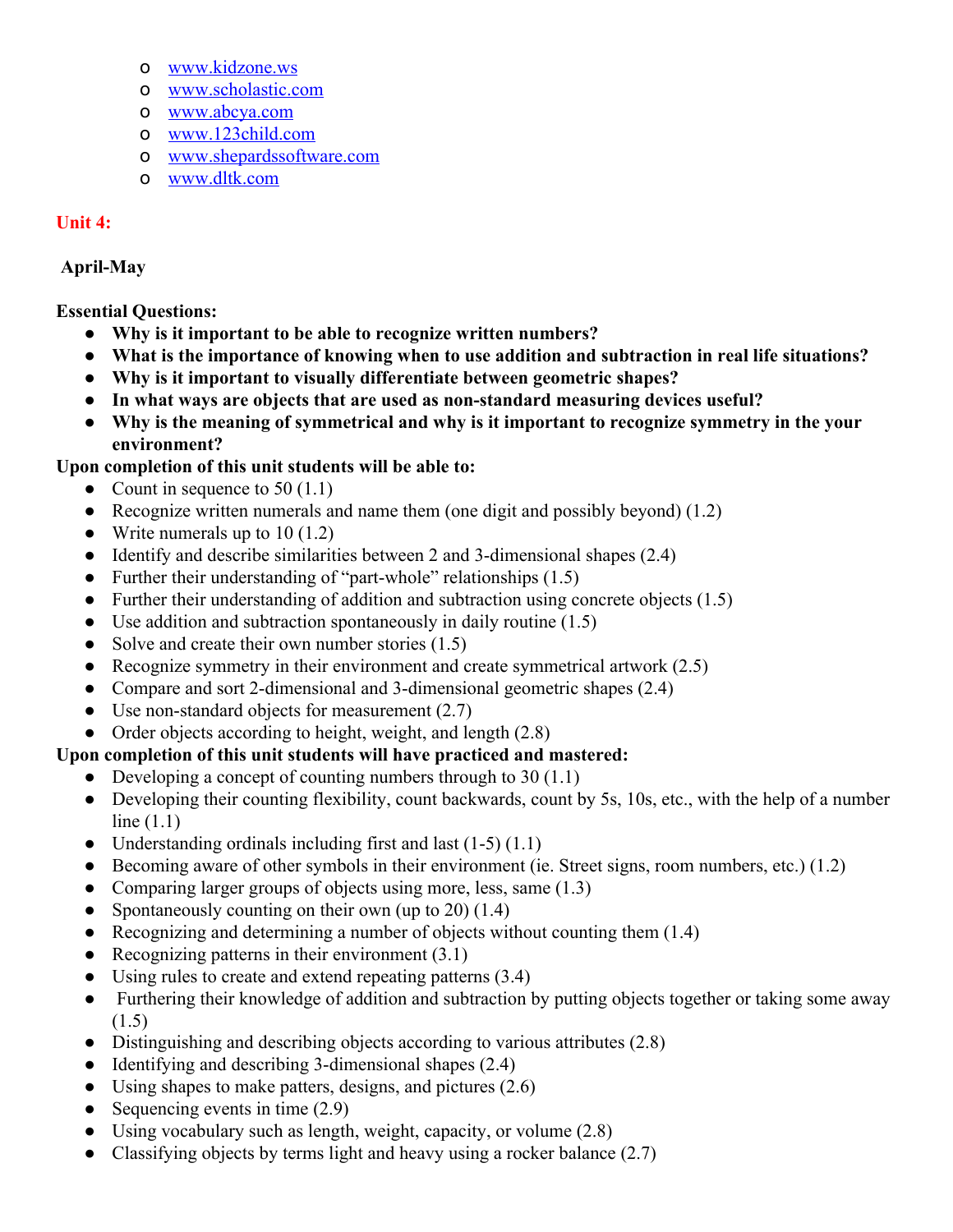- Developing an awareness of quantities  $(1.3)$
- Using measuring cups to measure ingredients  $(2.7)$
- Becoming familiar with standard measuring tools  $(2.7)$
- Understanding how to use measuring devices (i.e. Cups for liquid, tape for length, etc).  $(2.7)$
- Understanding the concept of symmetry  $(2.4)$

## **Interdisciplinary Standards (njcccs.org)**

**9.1- 21 st Century Life & Career Skills:** All students will demonstrate the creative, critical thinking, collaboration, and problem-solving skills needed to function successfully as both global citizens and workers in diverse ethnic and organizational cultures.

**8.1 Computer and Information Literacy:** All students will use computer applications to gather and organize information and to solve problems.

**6.3 Active Citizenship in the 21 st Century:** All students will acquire the skills needed to be active, informed citizens who value diversity and promote cultural understanding by working collaboratively to address the challenges that are inherent in living in an interconnected world.

**5.1.A & 5.1.B Science Practices:** All students will understand that science is both a body of knowledge and an evidence-based, model-building enterprise that continually extends, refines, and revises knowledge. The four Science Practices strands encompass the knowledge and reasoning skills that students must acquire to be proficient in science.

- A. Use mathematical, physical, and computational tools to build conceptual-based or evidence-based models and to pose theories.
- B**.** Generate Scientific Evidence through Active Investigations**:** Students master the conceptual, mathematical, physical, and computational tools that need to be applied when constructing and evaluating claims.

# **Activities – include 21 st Century Technologies:**

- Consult curricular materials
- Online components
	- o Various SMARTboard lessons geared toward specific goal
	- o SMARTexchange.com
- **Everyday Math Teacher's guide to activities (large manual)**
	- o **Art:**
		- Shape stamping with big and small shapes (comparing)
		- Create paper chains and have children order them by length
		- Cookie cutter artwork- small, medium, large
	- o **Games:**
		- Play a partner match to find same length of paper, straws, sticks, etc.
		- Play longer or shorter games using a reference object and sort objects
		- Play a bean bag passing game to music going slower and faster

## o **Manipulatives:**

- Pan Balance
- Measuring devices
- o **Literacy:**
	- Read "Give a Moose a Muffin" and bake muffins
	- Read "The Tortoise and the Hare"
- o **Music and Movement:**
	- Compare heights of block structures
	- Go on a size hunt
- **Everyday Math Teacher's guide to pre-k manual (small manual)**
	- o How much does it hold (pg. 166)
	- o Mystery weight (pg. 165)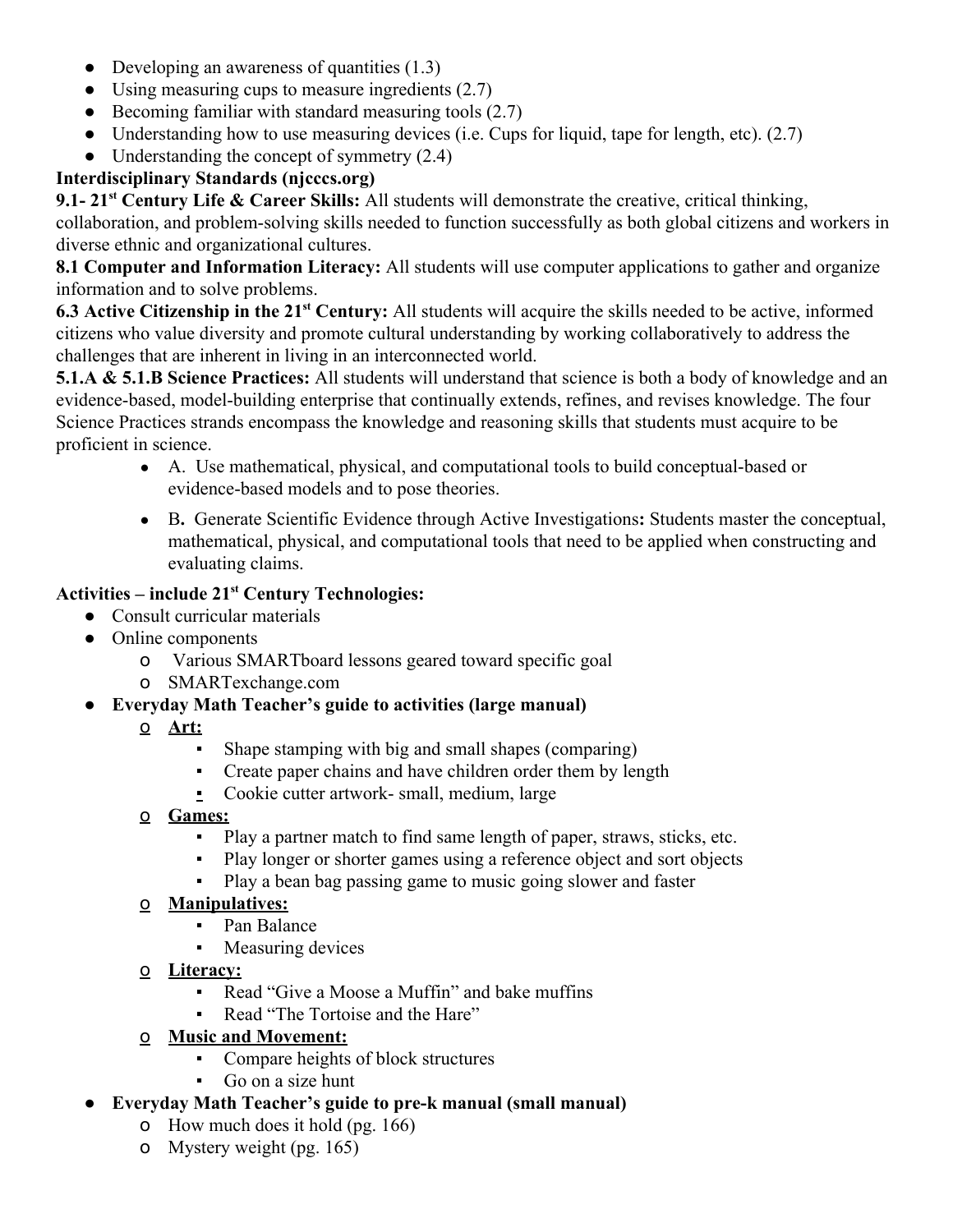- o Which weighs more, dry or wet? (pg. 159)
- o Hand weighing with two containers (pg. 153)
- o More or less on a rocker balance (pg. 141)
- o How many steps (pg. 128)
- o Build and measure in blocks (pg. 13)

#### **Other Activities:**

- Use straws and marshmallows or sticks and play dough to create 3-D shapes
- Experiment with volume and capacity using containers with sand and water
- Sort objects that sink and float using a water table
- Use base block cubes to measure pieces of cut ribbon and match length
- Cook in the classroom using various measuring instruments
- Use a pan balance to compare weights (light vs heavy)
- Create a jewel string to match the one given
- Cut out small, medium, and large stars and have children glue them onto small, medium, and large construction paper
- Bean bag toss: same number of beanbags on a plate with a numerical number written on it

## **Enrichment Activities**:

- Have students trace their hands or feet, cut them out and have them use these as non-standard measuring devices on various objects around the classroom
- Have students journal (draw pictures) explaining something they do in their daily lives that involves numbers
- Have students pick an object and make various cut outs of that object in all different sizes, have them order these cut outs by size (smallest to largest or largest to smallest)
- Have students get a partner- have each student tell the other a real life situation where addition or subtraction is used (ie. Going to the grocery store)

## **Read Aloud:**

## Geometry:

*The Greedy Triangle* by Marilyn Burns *When a Line Bends…A Shape Begins* by Rhonda Growler Greene *Changes, Changes* by Pat Hutchins *Shape by Shape* by Suse McDonald *Go Away Big Green Monster* by Ed Emberley *Bear in a Square* by Stella Blackstone *Shapes, Shapes, Shapes* by Tana Hoban *Color Zoo* by Lois Ehlert *The Boy with Square Eyes* by Juliet Snape *The Village of Round and Square Houses* by Ann Grifalconi

## **Methods of Assessments/Evaluation:**

- Number Writing Assessment
- Smartboard lessons
- Thumbs up/Thumbs down
- Dry erase/White boards
- Anecdotal notes
- Weekly assessments
- Class work
- Independent work
- Manipulative
- Observation (Teacher in whole/small group, individual)
- Center activities
- Verbal Assessment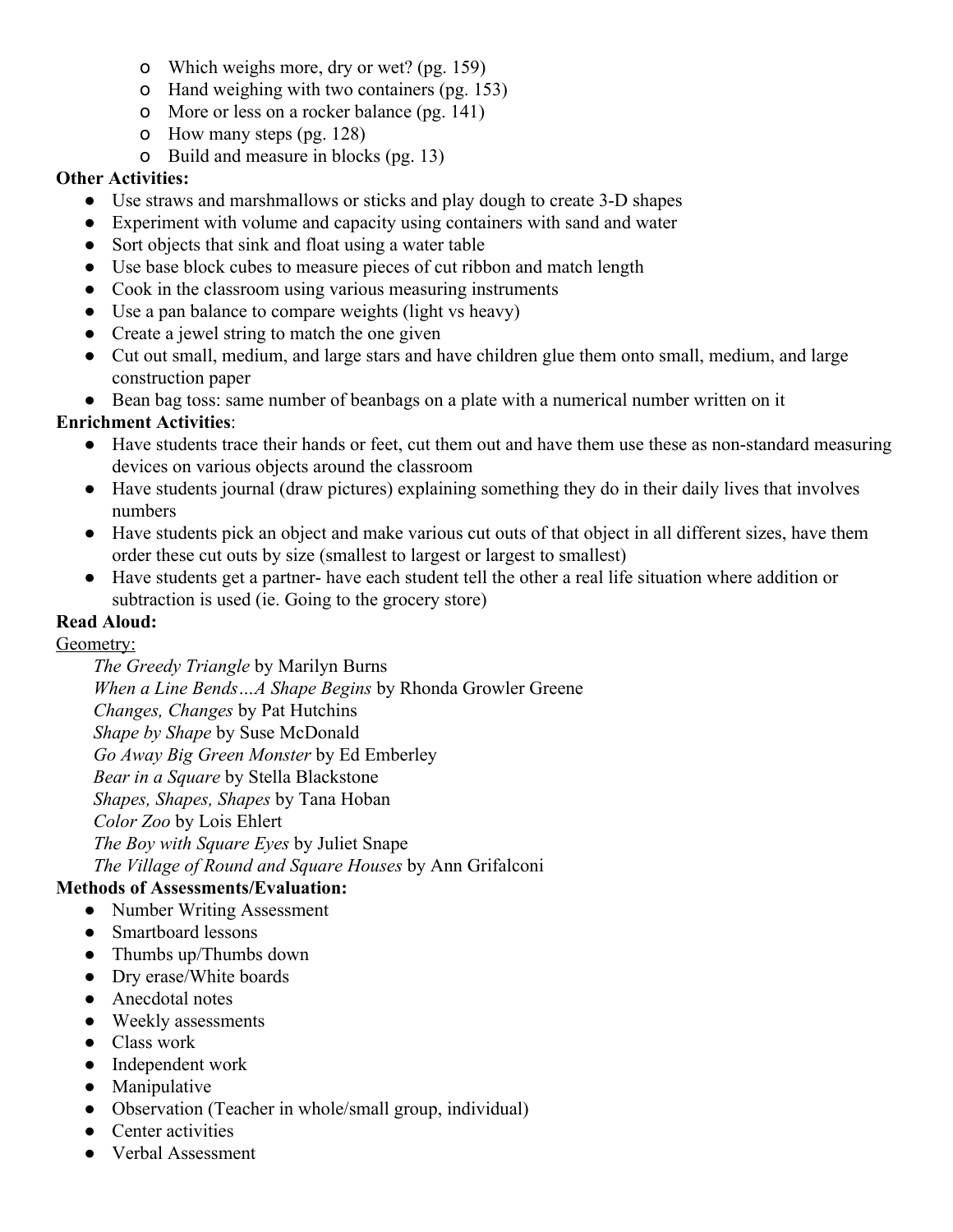- Circle time discussions
- 3\*2\*1 (3-Learned, 2-Unsure, 1-I want to learn more about)
- Find the mistake
- Math games
- Oral Exit Slip

#### **Resources/Including Online Resources**

- Glen Ridge Public Schools Curriculum Guide 2017
- Everyday Mathematics Program: Teacher's Guide to Activities- McGraw/Hill 2008
- Everyday Mathematics Program: Resources for Pre-Kindergarten Classroom
- Everyday Mathematics Program: Music CD
- Online resources
	- o Math Seeds
	- o YouTube
	- o [http://nlvm.usu.edu/en/nav/category\\_g\\_1\\_t\\_1.html](http://nlvm.usu.edu/en/nav/category_g_1_t_1.html)
	- o [www.pbskids.org](http://www.pbskids.org/)
	- o [http://blackboard.aacps.org/portal/tconnect/\\_elem/Math09/Prek/prekopal.htm](http://blackboard.aacps.org/portal/tconnect/_elem/Math09/Prek/prekopal.htm)
	- o [www.everythingpreschool.com](http://www.everythingpreschool.com/)
	- o [www.kidzone.ws](http://www.kidzone.ws/)
	- o [www.scholastic.com](http://www.scholastic.com/)
	- o [www.abcya.com](http://www.abcya.com/)
	- o [www.123child.com](http://www.123child.com/)
	- o [www.shepardssoftware.com](http://www.shepardssoftware.com/)
	- o [www.dltk.com](http://www.dltk.com/)

#### **Unit 5:**

#### **Approximate Duration: June**

**Essential Questions:**

- **What is the importance of using the proper measurement tool in the correct situation?**
- **How is measurement used to describe objects in our everyday lives?**
- **Why is it important to recognize patterns and what strategies should be used to determine how they are continued?**
- **How can monetary tools be used in teaching students addition and subtraction?**
- **Why is it crucial for students to explore mathematical concepts and build skills for problem solving and critical thinking at this age?**
- **How can engineering boost mathematical thinking in students?**

## **Upon completion of this unit students will be able to:**

- Further their flexibility in counting, possibly to  $100(1.1)$
- Finish patterns when prompted using AB, ABB, ABBC and create their own (3.2)
- Use and recognize 2 and 3-dimensional shapes, spontaneously recall on their own (2.3)
- Recall tools used for measurement and how to use them  $((2.7)$
- Name and become familiar with various coins
- Collect data for own purposes (3.3)
- Use mathematical knowledge as a problem-solving tool (4.1)
- Solve problems in multiple ways  $(4.2)$

## **Upon completion of this unit students will have practiced and mastered:**

- Counting in sequence to  $50(1.1)$
- Recognizing written numerals and name them (one digit and possibly beyond)  $(1.2)$
- Writing numerals up to  $10(1.2)$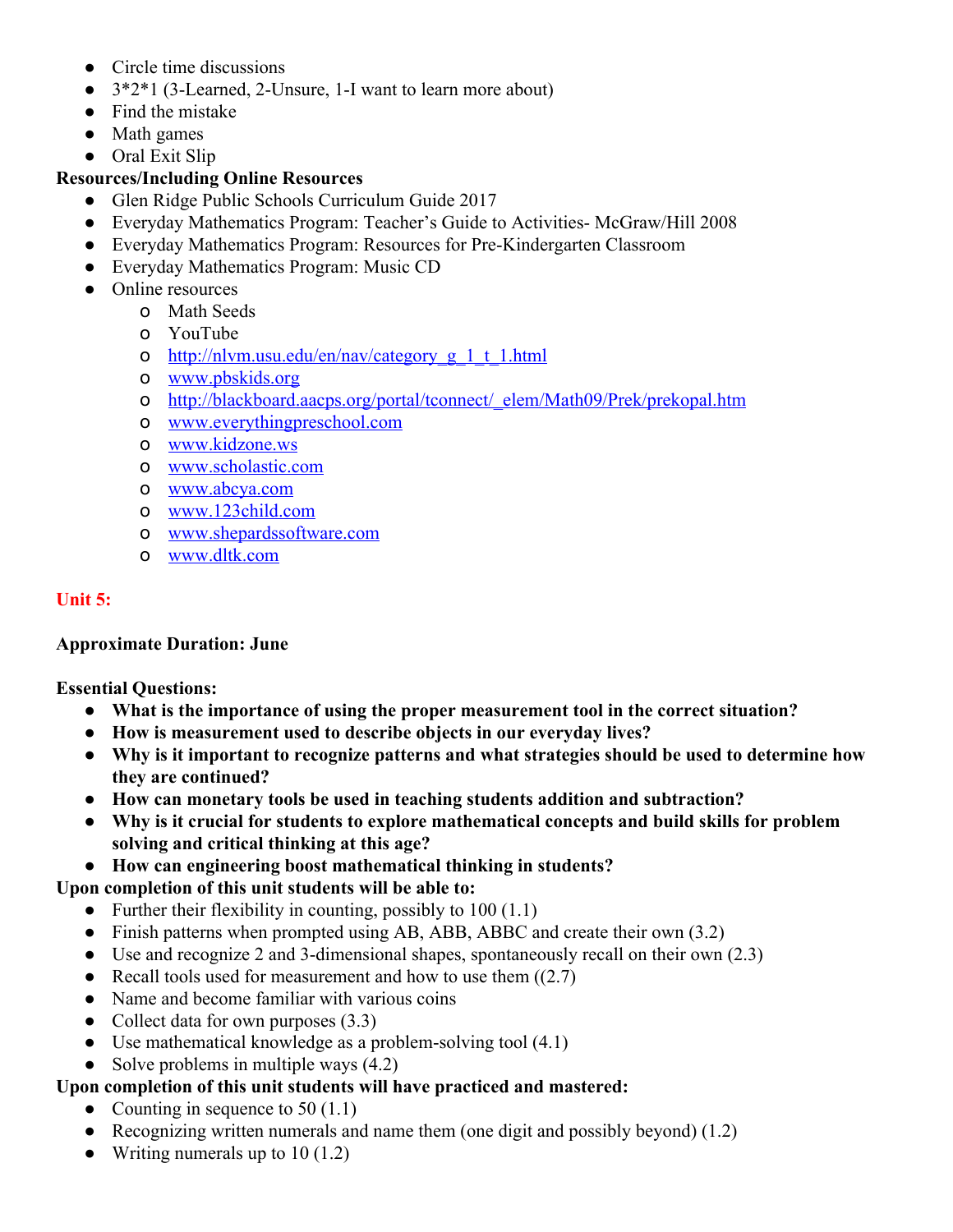- Identifying and describing similarities between 2 and 3-dimensional shapes (2.4)
- Furthering their understanding of "part-whole" relationships  $(1.5)$
- Furthering their understanding of addition and subtraction using concrete objects  $(1.5)$
- Using addition and subtraction spontaneously in daily routine  $(1.5)$
- Solving and creating their own number stories  $(1.5)$
- Recognizing symmetry in their environment and create symmetrical artwork  $(2.5)$
- Comparing and sorting 2-dimensional and 3-dimensional geometric shapes (2.4)
- Using non-standard objects for measurement (2.7)
- Ordering objects according to height, weight, and length (2.8)

## **Interdisciplinary Standards (njcccs.org)**

**9.1- 21 st Century Life & Career Skills:** All students will demonstrate the creative, critical thinking, collaboration, and problem-solving skills needed to function successfully as both global citizens and workers in diverse ethnic and organizational cultures.

**8.1 Computer and Information Literacy:** All students will use computer applications to gather and organize information and to solve problems.

**6.3 Active Citizenship in the 21 st Century:** All students will acquire the skills needed to be active, informed citizens who value diversity and promote cultural understanding by working collaboratively to address the challenges that are inherent in living in an interconnected world.

**5.1.A & 5.1.B Science Practices:** All students will understand that science is both a body of knowledge and an evidence-based, model-building enterprise that continually extends, refines, and revises knowledge. The four Science Practices strands encompass the knowledge and reasoning skills that students must acquire to be proficient in science.

- A. Use mathematical, physical, and computational tools to build conceptual-based or evidence-based models and to pose theories.
- B**.** Generate Scientific Evidence through Active Investigations**:** Students master the conceptual, mathematical, physical, and computational tools that need to be applied when constructing and evaluating claims.

# **Activities – include 21 st Century Technologies:**

- Consult curricular materials
- Online components
	- o Various SMARTboard lessons geared toward specific goal
	- o SMARTexchange.com

## ● **Everyday Math Teacher's guide to activities (large manual)**

- o **Art:**
	- Make a graph of attributes of children's clothing (collect data by seeing who is wearing short sleeves, dresses, sneakers, etc)
	- Assemble a 100+ piece jigsaw puzzle
	- Make a sand art picture grouping 2 and 3-dimensional shapes based on their attributes
	- Create a number pattern with finger paints

## o **Manipulatives**

- Playing cards
- Money
- o **Literacy:**
	- Match written numbers to their corresponding numerical numbers up to 20

# o **Music and Movement:**

- $Sine 'B-I-N-G-O'$
- Notice Numbers: Challenge students by going into older grades and read 2 and possible 3 digit numbers
- **Everyday Math Teacher's guide to pre-k manual (small manual)**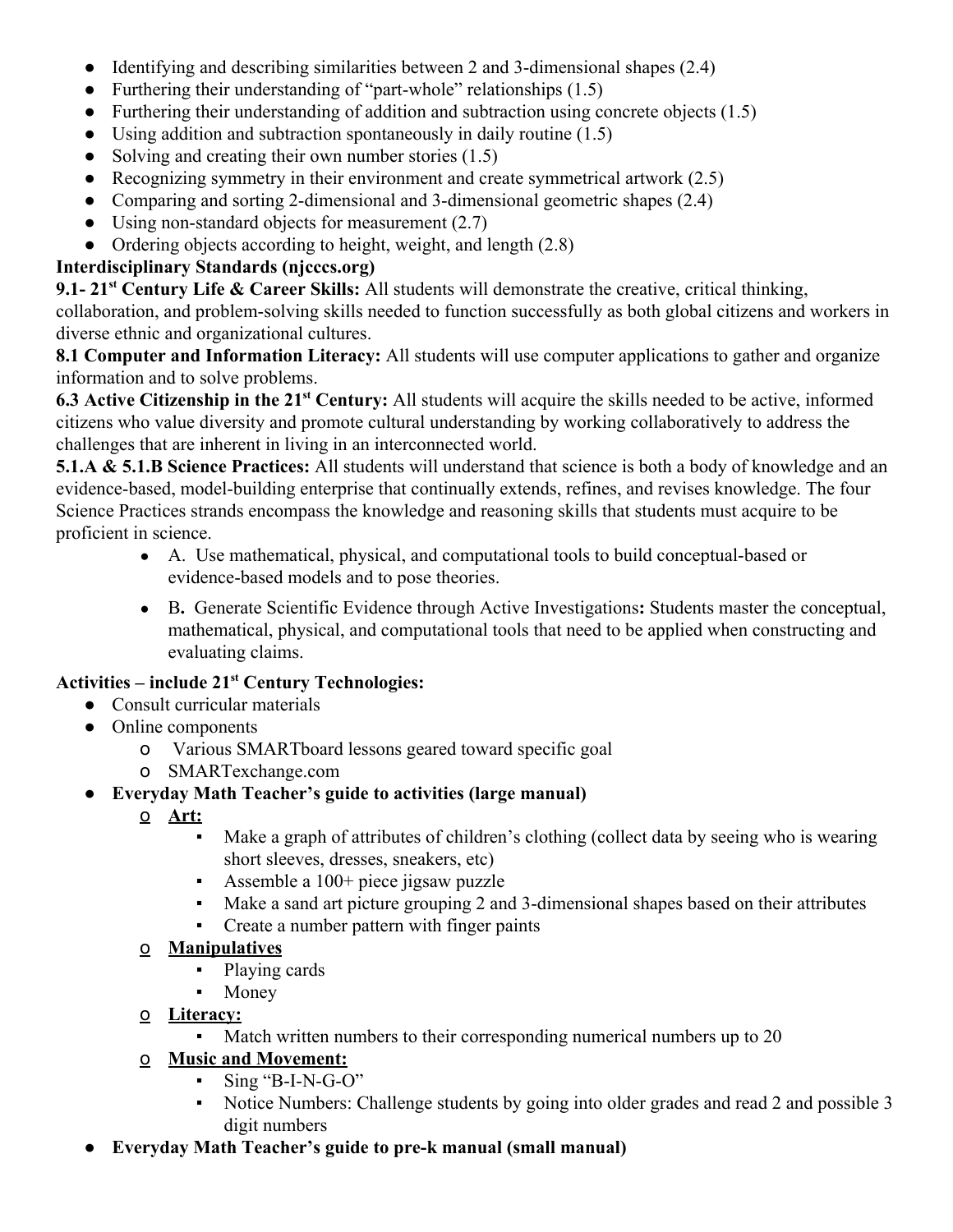- o Make and Bake Cookie Shapes (pg.178)
- o How Many Hide and Seek (pg. 177)
- o How Much Does it Hold (pg. 166)
- o Touch and Feel Number Cards (pg. 140) \*two digit\*
- o Shape Design Game (pg. 138)
- o Read my Mind Game (pg. 136)
- o Coin Sort Data (pg. 102)
- o "I Spy" Sculpture Shapes (pg. 100)

#### **Other Activities:**

- Make a collage with objects up to 50 (and beyond)
- Use non-standard measuring devices to measure objects around the classroom, estimate their length, height
- Design your own coins
- Create a 3-dimensional structure in blocks with 100 solo cups
- Play "I Spy" recognizing objects with various attributes
- Have students connect the dots to 100 (using a number line if necessary)

#### **Enrichment Activities**:

- Play "Top It" or Greater Than game with a partner
- Using small change (i.e. pennies, nickels, dimes) have students purchase objects- "cashier" needs to give back correct amount of change from purchase
- Have students create 3-dimensional shapes using popsicle sticks or other materials and have them create larger structures
- Have students use scales and rulers to differentiate the size of objects based on weight and size, order these objects
- Play counting games in a circle- count by 10s, 5s, 2s etc then rotate the opposite way and count backwards in the same way, switching up ways of counting

## **Read Aloud**

#### Measurement:

*One Inch Tall* by Shel Silverstein *How Big is a Foot?* By Rolf Myller *Measuring Penny* by Loreen Leedy *Twelve Snails to One Lizard: A Tale of Mischief and Measurement* by Susan Hightower *Me and the Measure of Things* by Joan Sweeney and Annette Cable *Super Sandcastle Saturday* by Stuart J. Murphy and Julia Gorton

## **Methods of Assessments/Evaluation:**

- Smartboard lessons
- Thumbs up/Thumbs down
- Dry erase/ White boards
- Anecdotal notes
- Weekly assessments
- Class work
- Independent work
- Manipulative
- Observation (Teacher in whole/small group, individual)
- Center activities
- Verbal Assessment
- Circle time discussions
- Math games
- Oral exit slip
- Find the mistake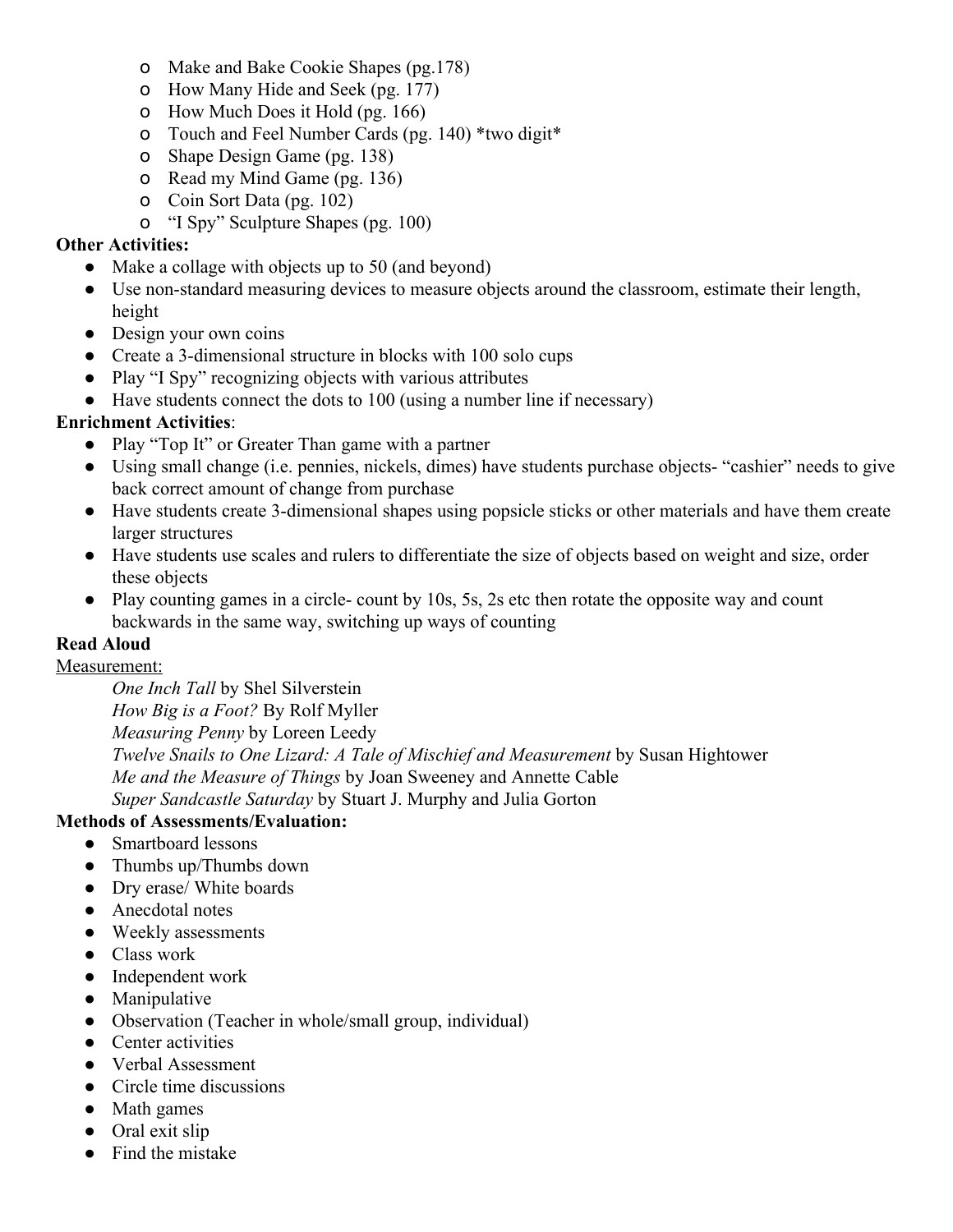- Revisit essential Questions
- Green Yellow Red

## **Resources/Including Online Resources**

- Glen Ridge Public Schools Curriculum Guide 2017
- Everyday Mathematics Program: Teacher's Guide to Activities- McGraw/Hill 2008
- Everyday Mathematics Program: Resources for Pre-Kindergarten Classroom
- Everyday Mathematics Program: Music CD
- Online resources
	- o Math Seeds
	- o YouTube
	- o [http://nlvm.usu.edu/en/nav/category\\_g\\_1\\_t\\_1.html](http://nlvm.usu.edu/en/nav/category_g_1_t_1.html)
	- o [www.pbskids.org](http://www.pbskids.org/)
	- o [http://blackboard.aacps.org/portal/tconnect/\\_elem/Math09/Prek/prekopal.htm](http://blackboard.aacps.org/portal/tconnect/_elem/Math09/Prek/prekopal.htm)
	- o [www.everythingpreschool.com](http://www.everythingpreschool.com/)
	- o [www.kidzone.ws](http://www.kidzone.ws/)
	- o [www.scholastic.com](http://www.scholastic.com/)
	- o [www.abcya.com](http://www.abcya.com/)
	- o [www.123child.com](http://www.123child.com/)
	- o [www.shepardssoftware.com](http://www.shepardssoftware.com/)
	- o [www.dltk.com](http://www.dltk.com/)

# **Additional Resources, Literature, Software, and Games:**

Everyday Mathematics (McGraw Hill/Wright Group (2008)

Teacher Resource Booklet which includes:

- Theme activities
- Songs and poems
- Literature lists
- Classroom Games
- List of Software
- Newsletter ideas
- Family letters and Home notes
- Theme masters

## **Additional Literature**

- *Anno's Math Games* by M. Anno
- *Bug Dance* by Stuart J. Murphy
- *One Hungry Monster: A Counting Book in Rhyme* by Susan O'Keefe
- *Rooster's Off to See the World* by Eric Carle
- *Over the Meadow* by Ezra Jack Keats
- *Big and Little* by Steve Jenkins
- *Ten, Nine, Eight* by M. Bang
- *One Moose, Twenty Mice* by C. Beaton
- *The King's Chessboard* by D. Birch
- *One Carton of Oops!* By J. Bradbury
- *Spaghetti and Meatballs for All! A mathematical story* by M. Burns
- *Pigs Plus* by J. Burningham
- *Five Little Monkeys Jumping on the Bed* by E. Christlow
- *Gray Rabbit's Odd One Out* by Alan Baker
- *Count!* By Denise Fleming
- *Ten Cats Have Hats: A Counting Book* by Harcourt Brace
- *How do Dinosaurs Count to Ten?* By Jane Yolen
- *1,2,3 to the Zoo 1,2,3 to the Zoo* by Eric Carle